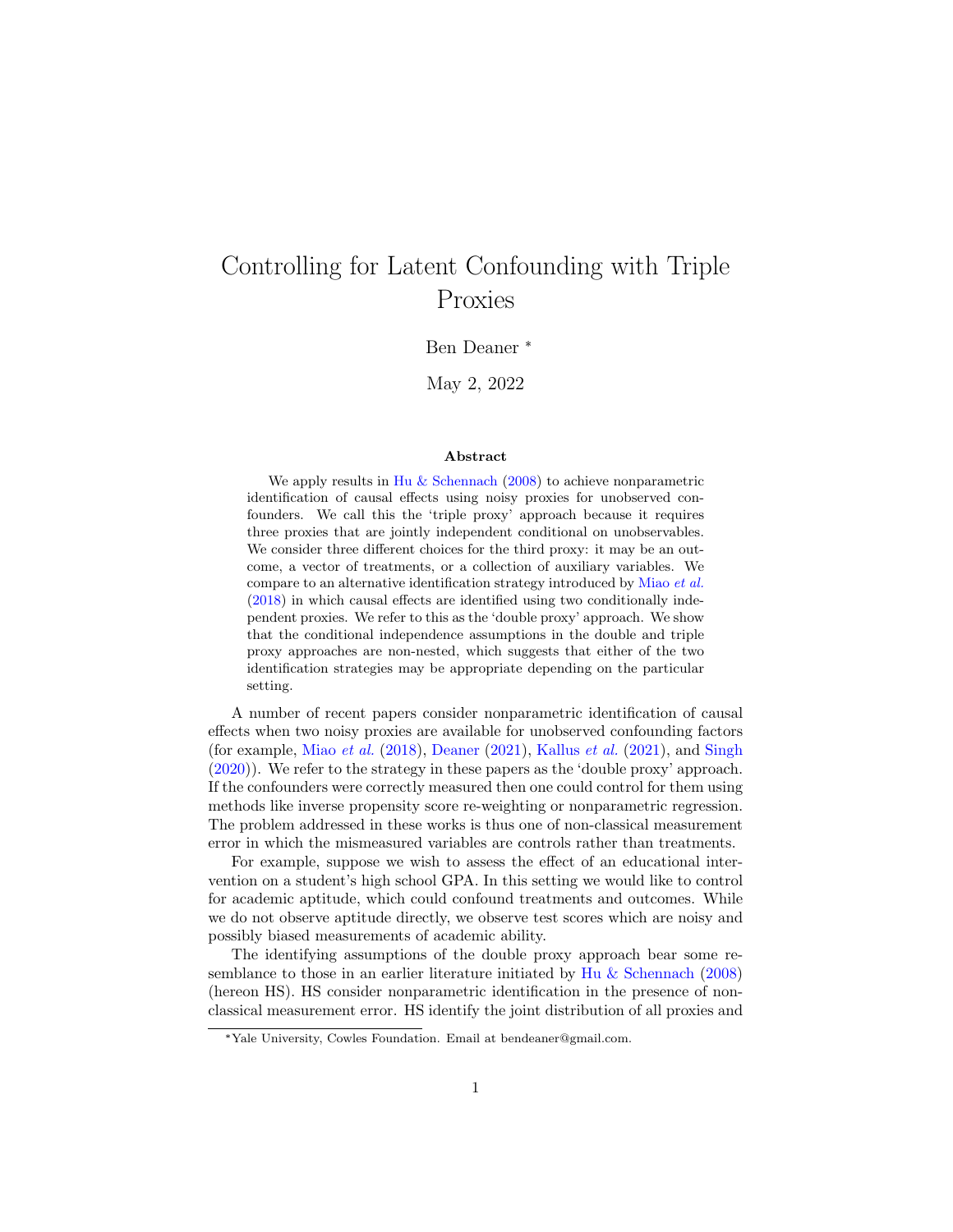underlying mismeasured variables. This joint distribution is not identified by the double proxy approach.

One important distinction is that HS require the presence of three variables which are jointly independent conditional on the latent, mismeasured factors. As such we refer to causal inference using HS as the 'triple proxy' approach in the context of mismeasured controls. Compared with the double proxy approach, the triple proxy approach requires an additional vector of proxies. However, under appropriate conditions, one can use the outcome or the vector of treatments as the third proxy.

In this work we identify causal effects using the triple proxy approach. We apply results from HS taking the third proxy to be either an outcome, a vector of treatments, or a vector of auxiliary variables. In the latter two cases, the identification argument proceeds in two steps. First we apply HS to identify distributions involving the latent confounders. We then identify objects of interest from a linear integral equation that involves densities identified in the first step. A closely related two-step strategy was previously explored in the context of regression discontinuity design in a working paper [Rokkanen](#page-19-4) [\(2015\)](#page-19-4).

A key motivation for our work is to expand the settings in which one can credibly identify causal effects using mismeasured controls. Both the double proxy and triple proxy approaches restrict the causal relationships between the treatments, outcomes, proxies, and confounders. Importantly, these exclusion restrictions are non-nested. That is, there are conditions under which the double proxy approach is applicable but not the triple proxy approach, and vice versa.

HS require a condition that at least one of the noisy proxies is say, mean or median unbiased for the latent factors. If the latent factors are controls, so that we are not interested in causal effects of the factors themselves, then we can drop this assumption. However, if this condition does hold, then the triple proxy approach allows us to identify the effects of the latent factors themselves as well as their distribution, which is not possible using the double proxy approach.

[Freyberger](#page-18-1) [\(2021\)](#page-18-1) shows that if the mean or median unbiasedness condition of HS is replaced with a related monotonicity condition, one can identify objects involving quantiles of the latent variables. We adapt the strategy of [Freyberger](#page-18-1) [\(2021\)](#page-18-1) to our setting in order to identify the causal effect of shifting the latent confounders between quantiles.

The identification results in HS require some statistical completeness assumptions. These conditions are very similar to those required for double proxy analysis.

One advantage of the triple proxy approach is that it allows researchers to directly impose assumptions directly on objects that involve the latent factors. We exploit this property to partially identify causal effects under weaker exclusion restrictions when the Conditional (on the latent confounders) Average Treatment Effect (CATE) satisfies a monotonicity condition. If the CATE is constant then the identified set is a singleton.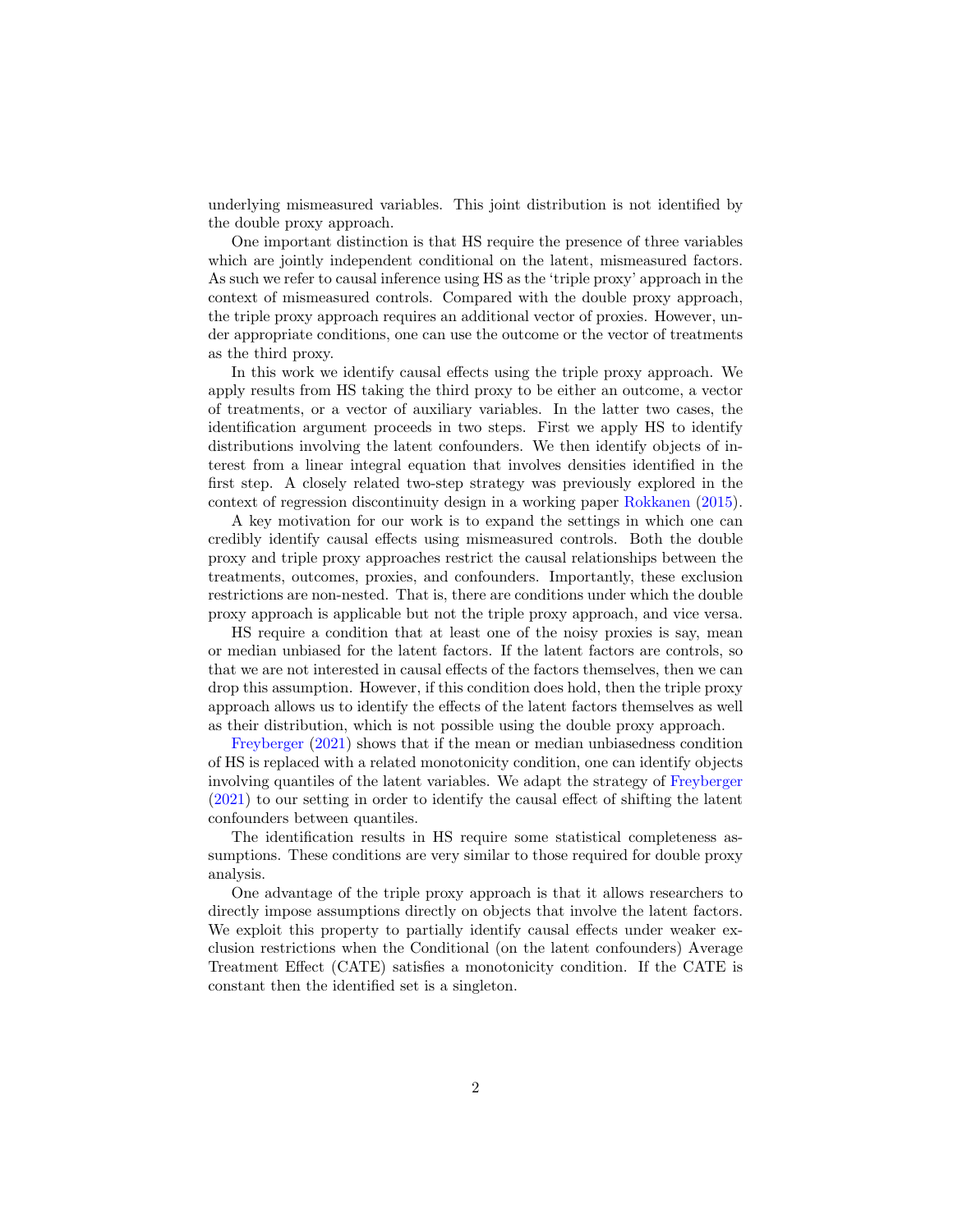#### Notation

Before we proceed, let us define some notation. If  $A, B, C$ , and  $D$  are random variables and A and B admit a joint probability density function conditional on C and D, then  $f_{AB|CD}(a, b|c, d)$  is this density evaluated at  $A = a, B = b, C = c$ and  $D = d$ . We always use upper case letters to denote random variables while the corresponding lower case letters denote values of these random variables. If A is independent of B given c we write  $A \perp \!\!\!\perp B/C$ . If A is jointly independent of B and C given D and E we write  $A \perp \!\!\!\perp (B, C)| (D, E)$ .

If Y is an outcome variable and X a treatment, then  $Y(x)$  is the potential outcome from a counterfactual level  $x$  of  $X$ . Throughout we implicitly assume that  $Y(X) = Y$ , a condition sometimes known as 'consistency'.

 $\mathcal{L}^{\{a.s.}\}$  denotes almost sure equality. For example, if  $\delta$  is a measurable function on A the support of A, then  $\delta(A) \stackrel{a.s.}{=} 0$  means the random variable  $\delta(A)$  equals zero with probability one. ess  $\sup \delta(a)$  is the essential supremum of  $\delta$ , i.e., the a∈A smallest constant c so that  $\delta(A) \leq c$  with probability 1. Similarly ess  $\inf_{a \in \mathcal{A}} \delta(a)$  is the essential infimum: the largest almost sure lower bound.

### 1 A Motivating Example

Suppose we are interested in the causal effect of an educational intervention  $X$ on a student's GPA at the end of high-school  $Y$ . Whether or not a student receives the intervention is determined by the student's teachers, parents, and perhaps the student herself. These actors base their decision, at least in part, on their private assessments of the student's academic aptitude.

In this setting, academic aptitude (at the time treatment status is decided) is an unobserved confounder. It affects the decision to treat the student and it has an effect on high-school GPA, regardless of treatment. The researcher has access to some test scores that reflect academic ability, but which do not measure it perfectly.

In sum, test scores are noisy and possibly biased measurements of an unobserved confounder (academic aptitude). The need to account for the mismeasurement of ability arises in numerous empirical applications, for example in [Griliches & Mason](#page-19-5) [\(1972\)](#page-19-5), [Fruehwirth](#page-18-2)  $et$  al. [\(2016\)](#page-18-2), and [Deaner](#page-18-0) [\(2021\)](#page-18-0).

Identification is complicated by the fact that test scores can directly cause or be caused by treatments and outcomes. If the educational intervention affects a student's academic progress, then it presumably affects the scores on tests taken after the intervention. If a test score is used to decide some feature of the student's education other than the intervention, then it may have an affect on GPA that is not mediated by treatment. If a test is taken prior to the intervention, then it may determine eligibility for treatment.

Ruling out causal relationships of this kind requires detailed institutional knowledge. In this work we show that the triple proxy approach allows for causal relationships between the proxies, treatments, and outcomes that are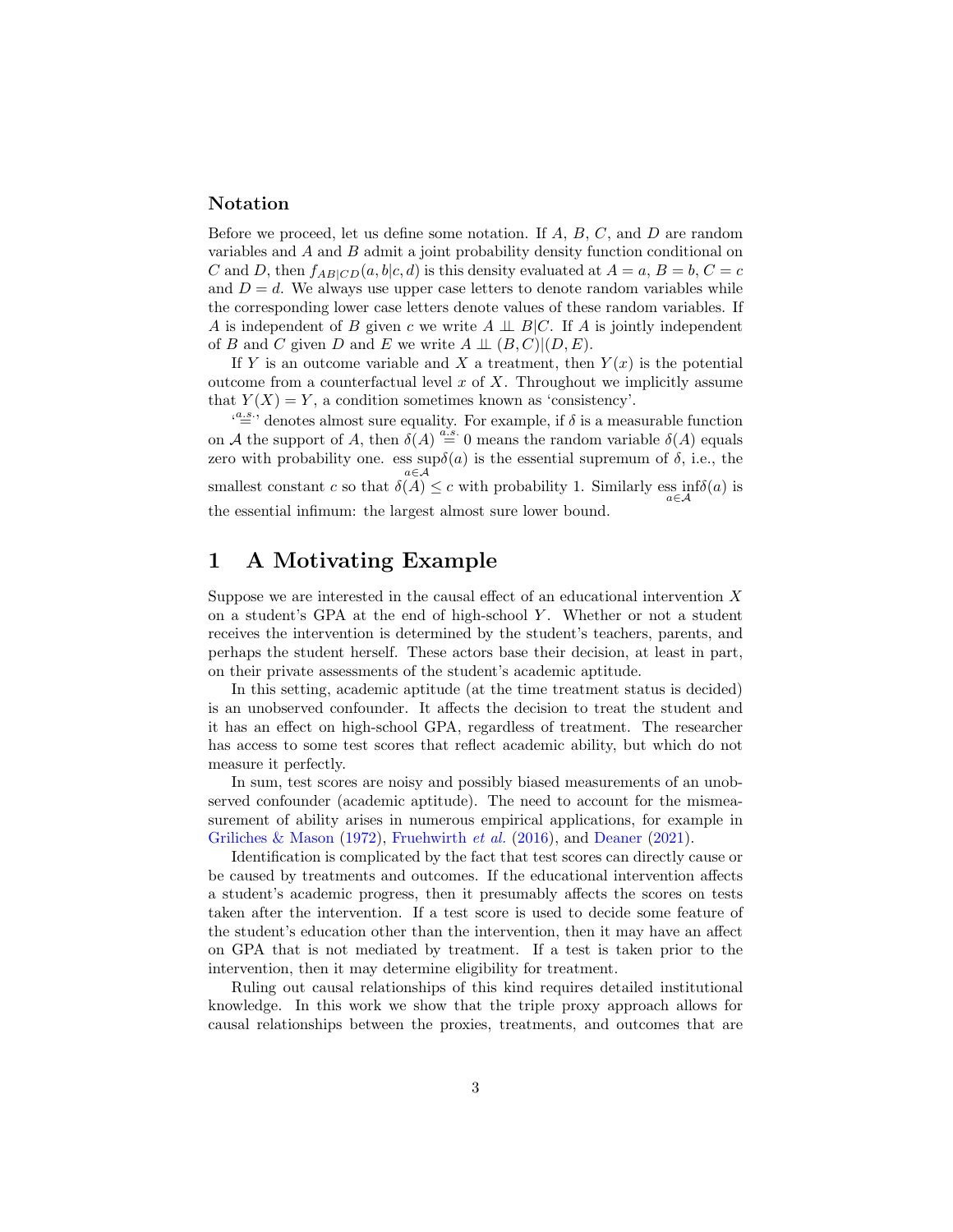incompatible with the double proxy approach, and vice versa. Thus there may be settings in which institutional knowledge is compatible with one of the two approaches but not the other.

In Figure 1 we present Directed Acyclic graphs (DAGs) that encode possible causal relationships between academic ability, the treatment (an educational intervention), the outcome (GPA at the end of high-school), and two sets of test scores.

Each DAG encodes a set of exclusion restrictions in a Non-Parametric Structural Equations Model (NPSEM) of the kind in [Pearl](#page-19-6) [\(2009\)](#page-19-6). Each NPSEM implies a set of conditional independence restrictions required for identification of causal effects using either the double or triple proxy approach.<sup>[1](#page-3-0)</sup>



Figure 1: Test Score Proxy Graphs

The causal diagram in Figure 1.a implies the conditional independence restrictions required by both the double and triple proxy approaches. In this DAG one set of scores are from 'early tests' taken prior to the decision to treat and some are from 'late tests' taken after treatment is administered.

The DAG in Figure 1.a encodes an assumption that there is no direct effect of the tests on high-school GPA, nor on treatment. This effectively rules out the possibility that the test scores are used to determine any important aspects of a student's education. In [Deaner](#page-18-3) [\(2018\)](#page-18-3) this is justified by the fact that the test scores are only observed by researchers who have no input into the students' education.

The graph in Figure 1.a allows the educational intervention to affect the scores on post-treatment tests, this is important because if the educational intervention affects academic performance then it likely affects future test scores.

The graph in Figure 1.b is adapted from [Miao](#page-19-1) *et al.* [\(2018\)](#page-19-1). In this case one set of early tests can determine treatment. The other early tests cannot affect treatment but could impact some other aspect of the student's education and thus affect the outcome.

<span id="page-3-0"></span><sup>1</sup>A causal diagram can also be associated with one of various other statistical models involving counterfactual outcomes. A number of these are discussed in [Robins & Richardson](#page-19-7) [\(2011\)](#page-19-7). The results in this paper also apply when the causal diagrams are associated with any of the models discussed in [Robins & Richardson](#page-19-7) [\(2011\)](#page-19-7) including the widely used Finest Fully Randomized Causally Interpretable Structured Tree Graph (FFRCISTG) of [Robins](#page-19-8) [\(1986\)](#page-19-8).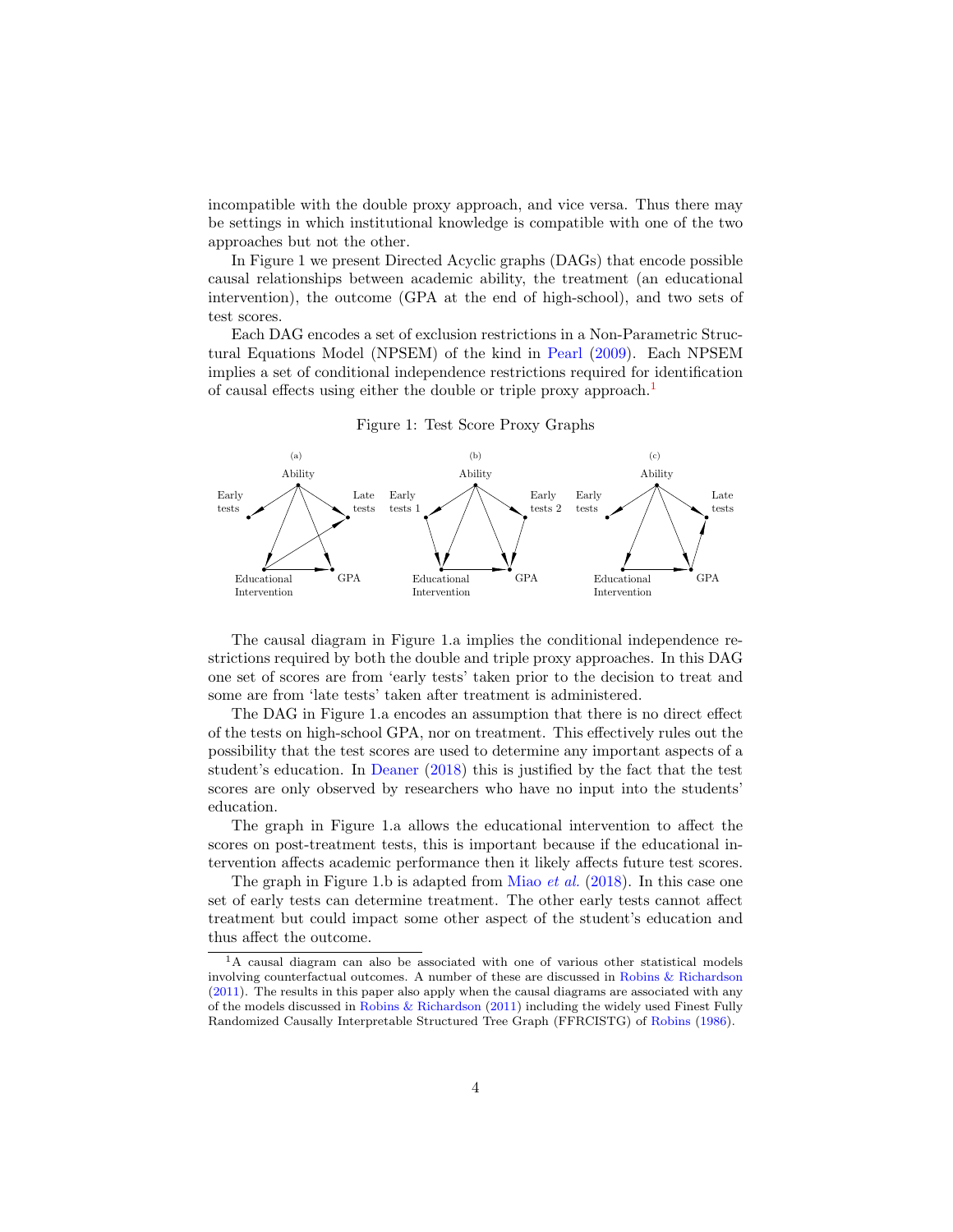Figure 1.b is compatible with the double proxy approach but not the triple proxy approach. The triple proxy approach employs [Hu & Schennach](#page-19-0) [\(2008\)](#page-19-0), which requires three proxies that are independent conditional on unobservables. Under Figure 1.b no three of the four observables are guaranteed to be jointly independent conditional on ability. Nor are there three observables that are independent conditional on ability and whichever observable is left over.

Finally, Figure 1.c is compatible with the triple proxy approach but not the double proxy approach. In this case, one set of scores are from tests taken after high-school graduation. High-school GPA could affect say, college attendance and thus later test scores. The treatment may affect these late test scores so long as this is mediated by academic progress in high-school as measured by GPA.

## 2 Identification in Hu and Schennach (2008)

HS prove identification of a nonparametric factor model. We restate their results below. Let  $W$  be an unobserved, possibly vector-valued latent factor with support  $W$ . Let  $V$ ,  $Z$ , and  $C$  be observable random vectors with respective supports  $\mathcal{V}, \mathcal{Z},$  and  $\mathcal{C}$ . The following conditions are from Hu and Schennach (2008).

**HS Assumption 1.**  $V$ ,  $Z$ ,  $W$ , and  $C$  admit a bounded, non-zero density with respect to the product measure of the Lebesgue measure on  $V \times Z \times W$  and some dominating measure  $\mu$  on C. All marginal and conditional densities are also bounded.

**HS Assumption 2.**  $V$ ,  $Z$ , and  $C$  are jointly independent conditional on  $W$ . Formally,  $V \perp\!\!\!\perp (Z, C)|W$  and  $Z \perp\!\!\!\perp C|W$ .

**HS Assumption 3.** For any bounded function  $\delta$  in  $L_1(\mathcal{W})$ :

$$
\int_{\mathcal{W}} f_{V|W}(V|w)\delta(w)dw \stackrel{a.s.}{=} 0 \implies \delta(W) \stackrel{a.s.}{=} 0
$$

and the same holds with V replaced by Z.

**HS Assumption 4.** For any  $w_1, w_2 \in W$  if  $w_1 \neq w_2$  then  $P(f_{C|W}(C|w_1) \neq$  $f_{C|W}(C|w_2)\big) > 0.$ 

HS Assumption 1 ensures some bounded densities exist. HS Assumption 2 states that  $V, Z$ , and  $C$  are jointly independent conditional on  $W$ .

If the marginal densities  $f_W$ ,  $f_V$ , and  $f_Z$  are bounded below away from zero over  $W$ ,  $V$ , and  $Z$  respectively, then Assumption 3 is equivalent to two bounded completeness conditions. Namely, bounded completeness of  $W$  for  $V$ , and bounded completeness of  $W$  for  $Z$ . Note that Assumption 3 differs slightly from the corresponding condition in [Hu & Schennach](#page-19-0) [\(2008\)](#page-19-0), the version we use here is employed in the Handbook of Econometrics treatment of HS (see [Schennach](#page-19-9) [\(2020\)](#page-19-9)).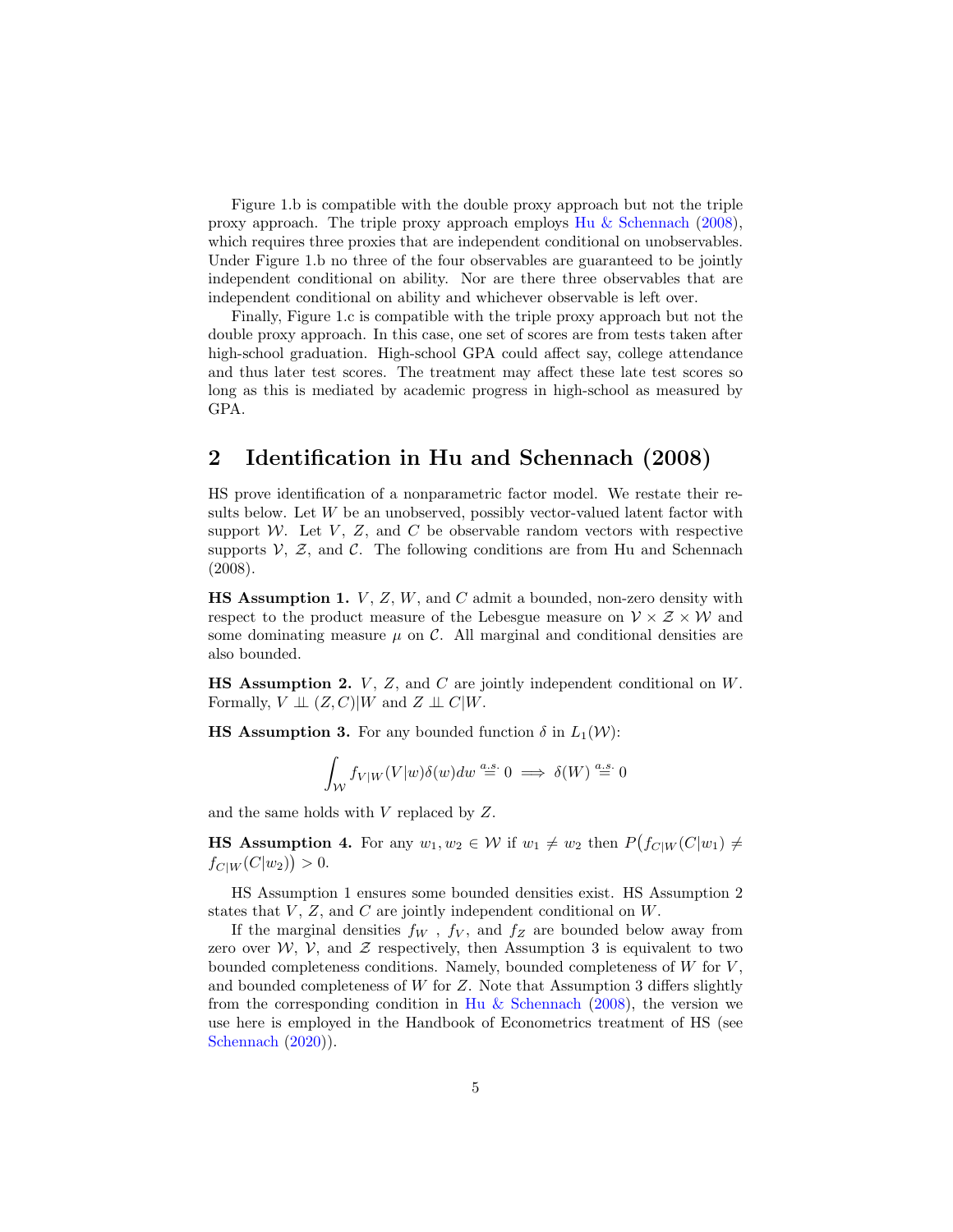Statistical completeness conditions are used to identify Nonparametric Instrumental Variables (NPIV) models of the kind in [Newey & Powell](#page-19-10) [\(2003\)](#page-19-10) and [Ai & Chen](#page-18-4)  $(2003)$ . Thus condition 3 states that V and Z are both relevant instruments for W in the sense of NPIV.

Assumptions 4 is a relatively weak condition on the association between  $C$  and  $W$ . [Hu & Schennach](#page-19-0) [\(2008\)](#page-19-0) note that this assumption is weaker than imposing HS Assumption 3 on  $C$ . In words it states that any change in  $W$ must induce some change in the conditional distribution of C. This condition can hold even if  $C$  is a binary random variable and  $W$  is a continuous random vector.

The main identification result in HS is given below.

HS Theorem (Hu and Schennach (2008)). Under HS Assumptions 1 and 2 the following equalities hold:

<span id="page-5-0"></span>
$$
f_{ZC|V}(z,c|v) = \int_{\mathcal{W}} f_{C|W}(c|w) f_{W|V}(w|v) f_{Z|W}(z|w) dw \tag{2.1}
$$

<span id="page-5-1"></span>
$$
f_{VZC}(v, z, c) = \int_{\mathcal{W}} f_{CW}(c, w) f_{V|W}(v|w) f_{Z|W}(z|w) dw \tag{2.2}
$$

Moreover, under HS Assumptions 1-4,  $f_{W|V}$ ,  $f_{Z|W}$ , and  $f_{W|C}$  are identified from the above up to reorderings of W. Formally, suppose some other conditional densities  $\tilde{f}_{W|V}$ ,  $\tilde{f}_{Z|W}$ , and  $\tilde{f}_{W|C}$  satisfy Assumption 1-4 and [\(2.1\)](#page-5-0):

$$
f_{ZC|V}(z,c|v) = \int_{\mathcal{W}} \tilde{f}_{W|V}(w|v) \tilde{f}_{Z|W}(z|w) \tilde{f}_{C|W}(c|w) dw
$$

Then there exists a injective function  $\varphi : W \to W$  so that  $\tilde{f}_{W|V}(w|v) =$  $f_{\varphi(W)|V}(w|v), \tilde{f}_{Z|W}(z|w) = f_{Z|\varphi(W)}(z|w), \text{ and } \tilde{f}_{C|W}(c|w) = f_{C|\varphi(W)}(c|w).$  And similarly for [\(2.2\)](#page-5-1).

Theorem 1 identifies conditional densities up to reorderings of W. HS pin down a single ordering using an additional assumption given below. In the case of mismeasured control variables, causal effects are invariant to reorderings of W, and so we do not require this condition.

**HS Assumption 5.** There is a known functional M so that  $M[f_{Z|W}(\cdot|w)] =$  $w, ∀w ∈ W$ .

# 3 Identification with Mismeasured Controls Using Triple Proxies

To apply Hu and Schennach (2008) to identify causal effects with mismeasured controls, we suppose that two vectors of proxies  $V$  and  $Z$  are available. The third proxy  $C$  will be either the outcome  $Y$ , treatment  $X$ , or some additional observables. These choices are appropriate under different sets of exclusion restrictions.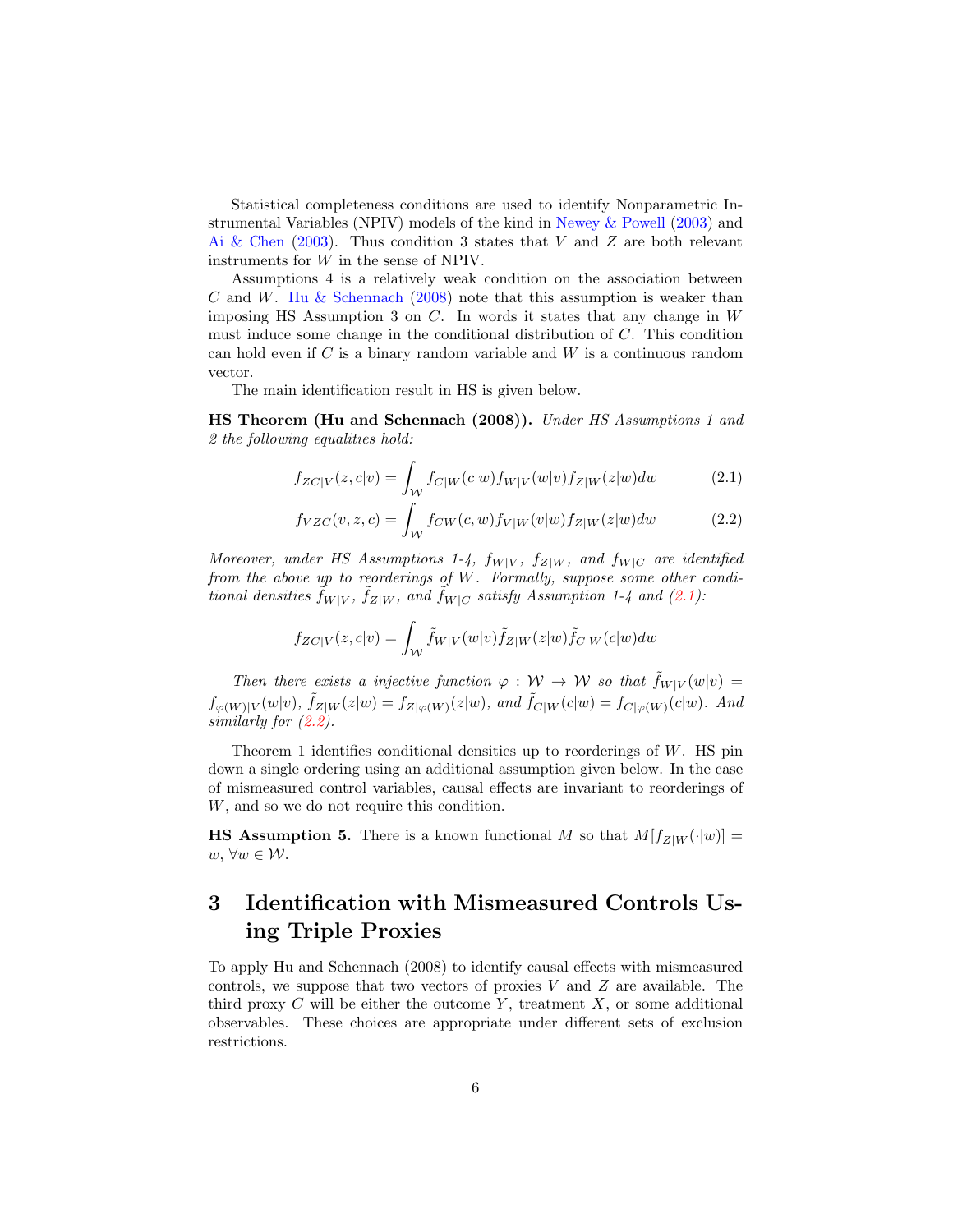#### 3.1 Outcome Proxies

We first apply the results in Section 2 to identify  $f_{Y|WX}$  and  $f_{W|X}$  in a first stage. The outcome  $Y$  acts as the proxies  $C$ . We apply the results in Section 2 after conditioning on  $X$ , i.e., within each stratum of the treatment. Having identified  $f_{Y|WX}$  and  $f_{W|X}$  we then identify the conditional distribution of potential outcomes.

In this context we assume the existence of bounded densities akin to HS Assumption 1 in the previous section. Let  $\mathcal{V}, \mathcal{Z}, \mathcal{W}, \mathcal{Y}$ , and X be the supports of  $V, Z, W, Y$ , and X respectively.

Assumption 1.  $V, Z, W, Y$ , and X admit a bounded, non-zero density with respect to the product of the Lebesgue measure on  $\mathcal{V} \times \mathcal{Z} \times \mathcal{W}$ , some dominating measure  $\mu_Y$  on  $\mathcal{Y}$ , and a dominating measure  $\mu_X$  on  $\mathcal{X}$ . All marginal and conditional densities are also bounded.

Figure 2 contains three alternative causal graphs. These graphs encode exclusion restrictions on an NPSEM that imply a set of conditional independence restrictions which we use for identification.

Figure 2: Outcome Proxy Graph



The causal graphs in Figures 2.a and 2.b suggest that  $V$  is a pre-treatment variable and allow  $V$  to affect the treatment  $X$ . The graph in 2.c suggests  $V$  is a post-treatment and could be affected by treatment.

The graphs preclude  $X$  affecting  $Z$  or vice versa. This is most credible when Z is a pre-treatment variable (and thus cannot be affected by treatment), which is not used to decide treatment.

Crucially, neither the proxies  $Z$  nor  $V$  may directly affect the outcome  $Y$ . Moreover, Z must not directly affect V nor vice versa.

The graphs in Figure 2 imply a set of conditional independence restrictions given in Proposition 1. The proposition can be verified straight-forwardly using the tools in [Pearl](#page-19-6) [\(2009\)](#page-19-6). Our identification results directly assume the conditional independence restrictions in the conclusion of Proposition 1. Thus the graphs in Figure 2 can be understood to represent primitive conditions for these conditional independence restrictions.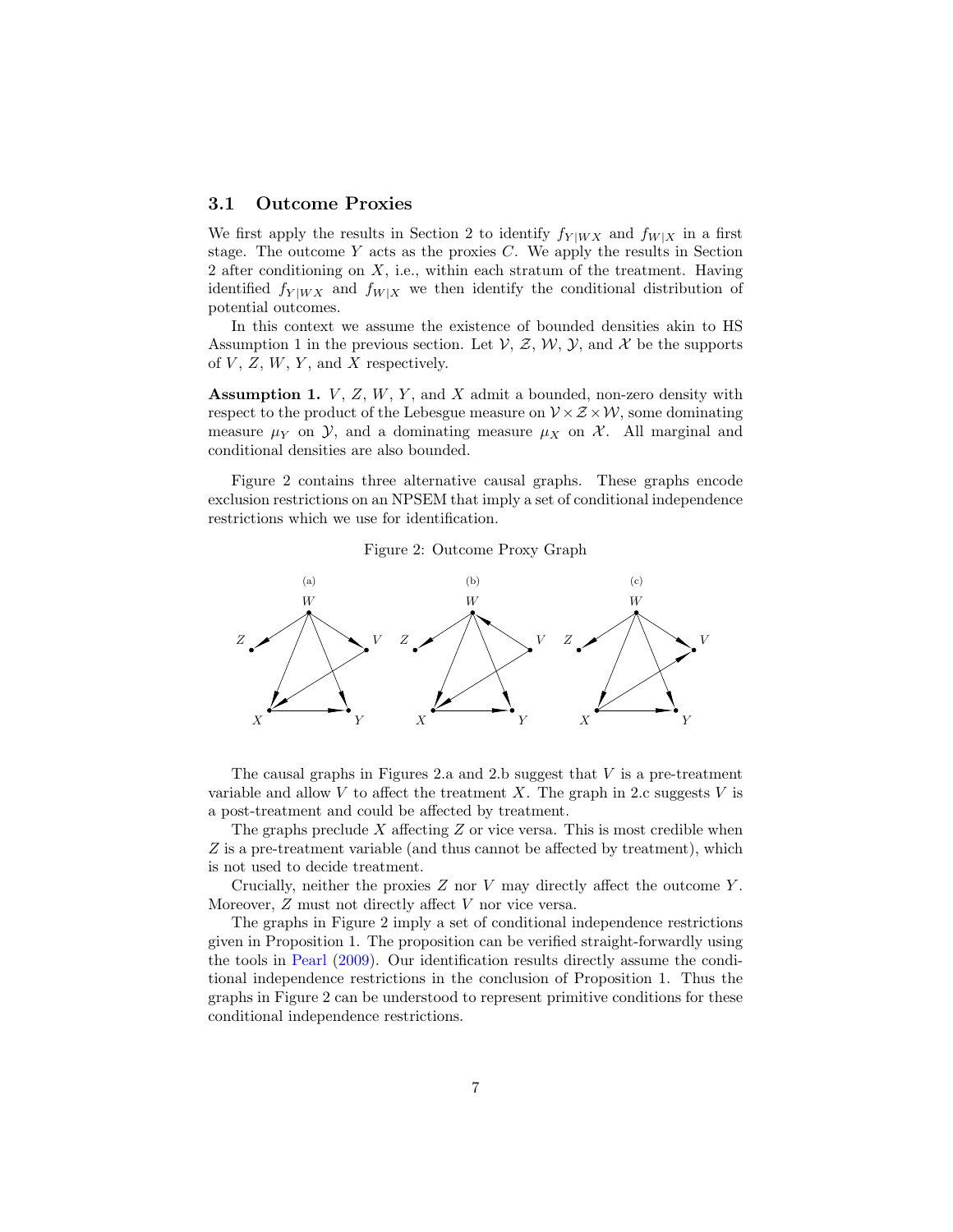**Proposition 1.** The NPSEMs associated with the causal graphs in Figure 2 all imply the following conditional independence restrictions:

i.  $Y \perp\!\!\!\perp (V, Z)| (W, X),$  ii.  $V \perp\!\!\!\perp Z | (W, X),$  iii.  $Z \perp\!\!\!\perp X | W$ , and iv.  $Y(x) \perp\!\!\!\perp$  $(X, V)|W$ 

The conditional independence restrictions in Proposition 1 are stronger than those required for the double proxy approach. In particular, the double proxy approach requires conditions ii., iii., and iv. but not condition i.

In this setting we use the Assumption 2 below in place of HS Assumption 3.

**Assumption 2.** For each  $x \in \mathcal{X}$  and any bounded function  $\delta$  in  $L_1(\mathcal{W})$ :

$$
\int_{\mathcal{W}} f_{V|WX}(V|w,x)\delta(w)dw \stackrel{a.s.}{=} 0, \implies \delta(W) \stackrel{a.s.}{=} 0
$$

and the same holds with V replaced by  $Z<sup>2</sup>$  $Z<sup>2</sup>$  $Z<sup>2</sup>$ .

Assumption 2 differs from HS Assumption 3 in that it must hold within each stratum of the treatment X. If the conditional densities  $f_{W|X}$ ,  $f_{V|X}$ , and  $f_{Z|X}$  are all bounded below away from zero and have bounded supports, then Assumption 2 is equivalent to the completeness conditions in [Deaner](#page-18-0) [\(2021\)](#page-18-0).

Finally, Assumption 3 below plays the role of HS Assumption 4. Note that this condition allows for the possibility that the outcome  $Y$  is binary, even if  $W$ is a continuous random vector.

**Assumption 3.** For all  $x \in \mathcal{X}$  and any  $w_1, w_2 \in \mathcal{W}$ , if  $w_1 \neq w_2$  then:

$$
P(f_{Y|WX}(Y|w_1, x) \neq f_{Y|WX}(Y|w_2, x)) > 0
$$

We now identify causal effects under the conditions above.

Theorem 1 (Outcome Proxies). Suppose Assumptions 1-3 and conclusions *i., ii., and iii. of Proposition 1 and hold. Then*  $f_{Y|WX}$ ,  $f_{Z|W}$ , and  $f_{W|VX}$  (and thus  $f_{W|X}$ ) are identified up to reorderings of W from the equation below:

$$
f_{YZ|VX}(y,z|v,x) = \int_{\mathcal{W}} f_{Y|WX}(y|w,x) f_{Z|W}(z|w,x) f_{W|VX}(w|v,x) dw
$$

The marginal and conditional distributions of potential outcomes are then identified from the following equalities, which are invariant to reorderings of  $W$ .<sup>[3](#page-7-1)</sup>

$$
f_{Y(x_1)|X}(y|x_2) = \int_{\mathcal{W}} f_{Y|WX}(y|w, x_1) f_{W|X}(w|x_2) dw \tag{3.1}
$$

<span id="page-7-3"></span><span id="page-7-2"></span>
$$
f_{Y(x_1)}(y) = \int_{\mathcal{X}} f_{Y(x_1)}(y|x) f_X(x) d\mu_X(x) \tag{3.2}
$$

<span id="page-7-0"></span><sup>&</sup>lt;sup>2</sup>Strictly speaking the condition only needs to hold for  $\mu_X$ -almost all x rather than all  $x \in \mathcal{X}$ . Similarly for Assumption 3.

<span id="page-7-1"></span><sup>&</sup>lt;sup>3</sup>Strictly speaking, we identify  $f_{Y(x_1)|X}(y|x_2)$  and  $f_{Y(x_1)}(y)$  for  $\mu_Y$ -almost all y and  $\mu_X$ almost all  $x_1$  and  $x_2$ .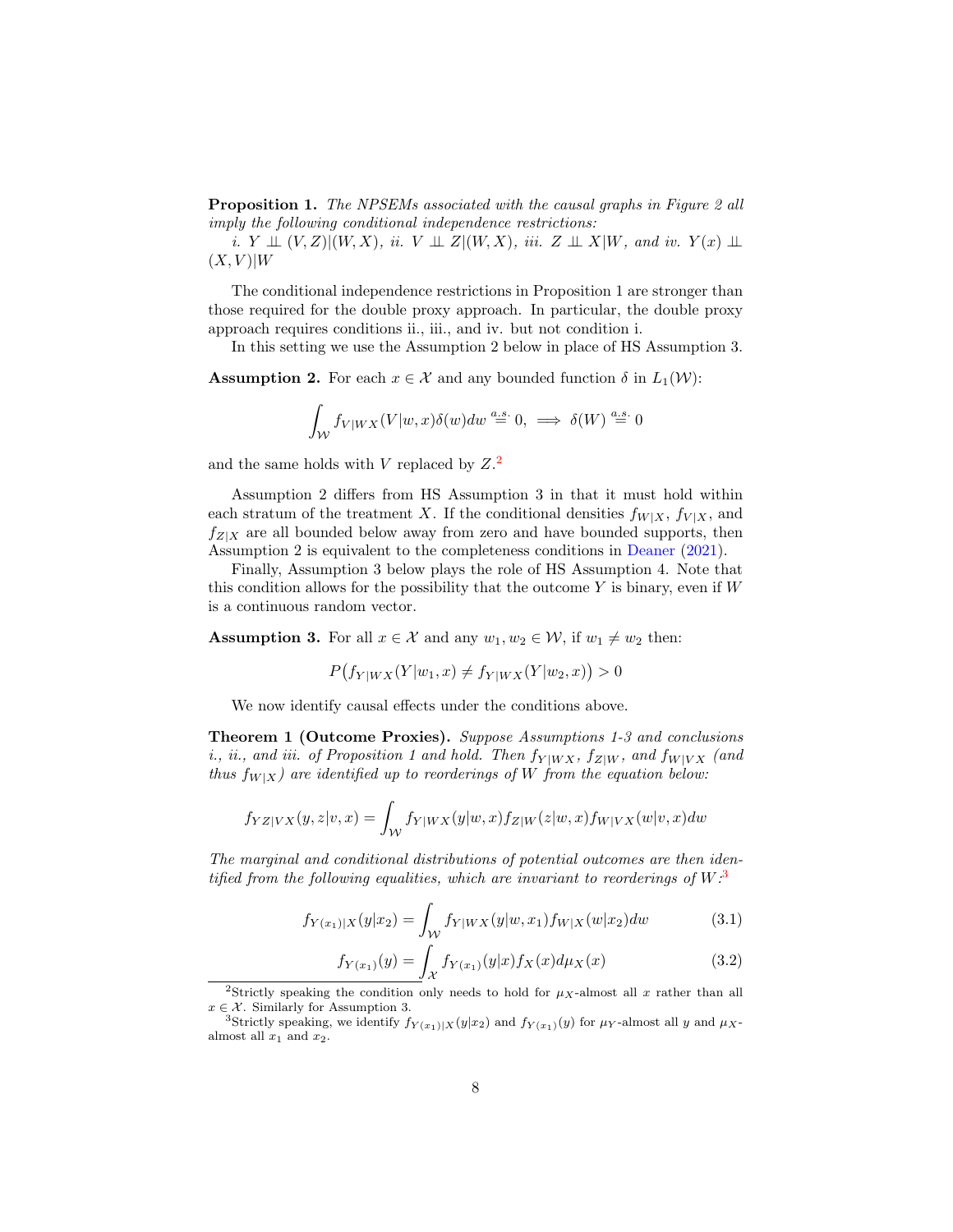Theorem 1 first identifies  $f_{Y|WX}$ ,  $f_{Z|W}$ , and  $f_{W|VX}$  up to reorderings of W. The conditional and marginal distribution of potential outcomes is then given in terms of these objects. Note if the binary treatment case, identification of  $f_{Y(x)|X}$  for  $x = 0,1$  immediately implies identification of the average treatment effects and the average effect of treatment on the treated.

Without Conclusion iii. of Proposition 1, we could still apply [Hu & Schen](#page-19-0)[nach](#page-19-0) [\(2008\)](#page-19-0) to identify  $f_{Y|WX}(\cdot|\cdot, x)$ ,  $f_{Z|WX}(\cdot|\cdot, x)$ , and  $f_{W|VX}(\cdot|\cdot, x)$  up to reorderings of W for each  $x$  in the support of  $X$ . However, the reorderings of W could differ between the values of x. We revisit this possibility in Section  $5$ and show that partial identification (and possibly point identification) can be achieved without condition iii. under a monotonicity assumption.

#### 3.2 Treatment Proxies

We now consider the case in which the third proxy  $C$ , is the vector of treatments  $X$ . In this case identification proceeds in two stages. In a first stage we use results from HS to identify conditional distributions involving  $W$ . In a second step, the distribution of potential outcomes is identified via a linear integral equation. This two-step approach is similar to one employed in [Rokkanen](#page-19-4)  $(2015).$  $(2015).$ 

In this case, the causal diagrams below are sufficient for the conditional independence restrictions under which we establish identification.



Figure 3: Treatment Proxy Graphs

The diagrams in Figure 3 suggest that  $V$  is determined prior to the outcome, and the graphs allow  $V$  to directly affect the outcome. However,  $V$  and  $Z$  cannot directly affect, or be directly affected by, the treatment  $X$ . This contrasts with the double proxy case, which allows one of the two proxies to be directly causally connected to the treatment.

Proposition 2. The NPSEMs associated with the causal graphs in Figure 3 imply the following conditional independence restrictions:

i. V  $\perp\!\!\!\perp (X,Z)|W,$  ii.  $X \perp\!\!\!\!\perp Z|W,$  iii.  $Y \perp\!\!\!\!\perp Z|(W,X)$ , and iv.  $Y(x) \perp\!\!\!\!\perp$  $(X, Z)|W$ 

Conditions i., and iv. in Proposition 2 are those required for the double proxy approach. However, the double proxy approach does not require condition ii.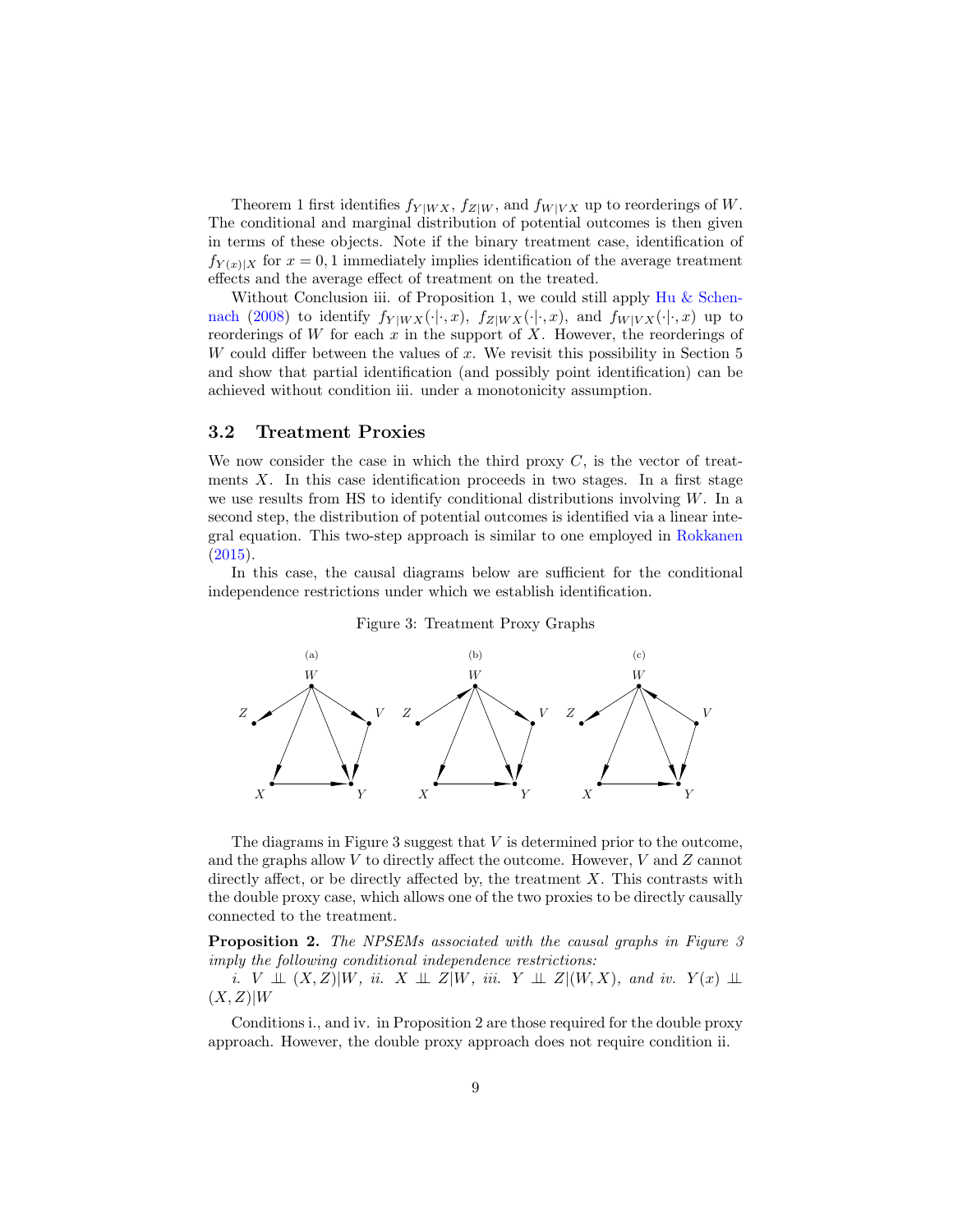Strictly speaking, condition iii. is not required for the double proxy approach. However, if condition iv. is strengthened slightly to  $Y(\cdot) \perp (Z, X)|W$ this implies condition iii.

Assumption 4 replaces HS Assumption 4. Note that Assumption 4 may hold even if the treatment  $X$  is binary.

**Assumption 4.** For any  $w_1, w_2 \in W$  if  $w_1 \neq w_2$  then  $P(f_{X|W}(X|w_1) \neq w_2)$  $f_{X|W}(X|w_2)\big) > 0.$ 

Theorem 2 (Treatment Proxies). Suppose conclusions i., and ii. of Proposition 2, HS Assumption 3, and Assumptions 1 and 4 hold. Then  $f_{XW}$ ,  $f_{V|W}$ , and  $f_{Z|W}$  (and thus  $f_{X|W}$ ) are identified up to reorderings of W from the equation below:

$$
f_{XYZ}(x,v,z) = \int_{\mathcal{W}} f_{XW}(x,w) f_{V|W}(v|w) f_{Z|W}(z|w) dw
$$

In addition, suppose conclusion iii. of Proposition 2 holds.  $f_{Y|WX}$  is then identified up to reorderings of W from the linear integral equation below:

$$
f_{YZX}(y,z,x) = \int_{\mathcal{W}} f_{Y|WX}(y|w,x) f_{XW}(x,w) f_{Z|W}(z|w) dw
$$

If conclusion iv. of Proposition 2 holds, the conditional and marginal distributions of potential outcomes are then given by  $(3.1)$  and  $(3.2)$  respectively.

#### 3.3 Outcome-Conditional Treatment Proxies

We again consider the case in which the third proxy  $C$ , is the vector of treat-ments X. However, we apply [Hu & Schennach](#page-19-0) [\(2008\)](#page-19-0) within each stratum of the outcome. This allows for the possibility that the outcome directly affects one of the proxies  $V$ , which is generally incompatible with the double proxy approach.





The diagrams in Figure 4 differ from those in Figure 3 in that  $V$  is a postoutcome variable and can be impacted directly by the outcome. Note that V is a post treatment variable but  $X$  must not affect  $V$  directly.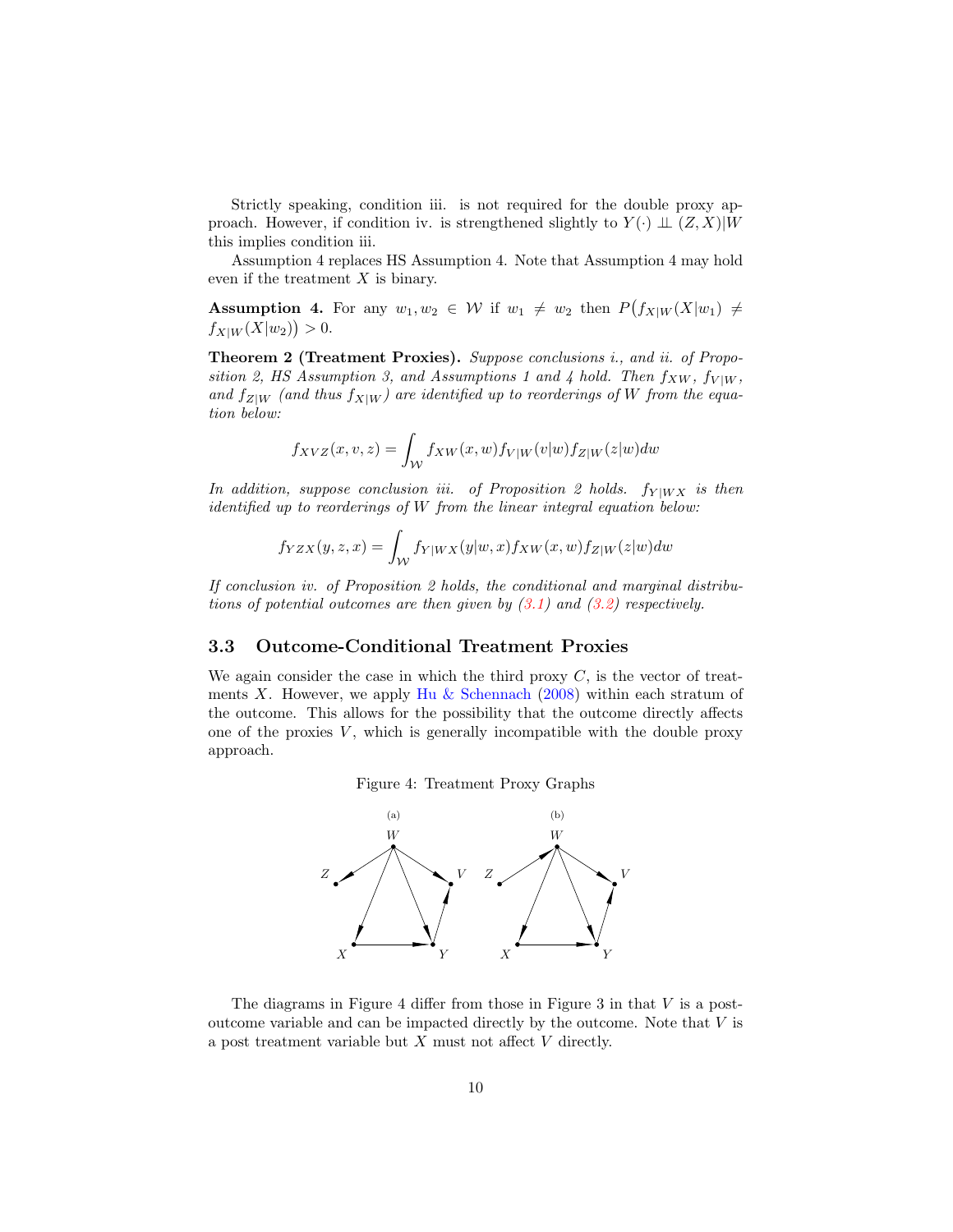Recall the test score example with the outcome Y measuring GPA in the final year of high-school. Suppose the tests in  $V$  taken a year after high-school graduation. GPA may affect college attendance which could in turn impact scores on the college-age tests  $V$ . The educational intervention  $X$  can influence post-high school test scores, so long as the effect of the intervention is mediated by academic achievement over high school as measured by final GPA.

Proposition 3. The NPSEMs associated with the causal graphs in Figure 4 imply the following conditional independence restrictions:

i.  $V \perp\!\!\!\perp (X,Z)|(W,Y)$ , ii.  $X \perp\!\!\!\perp Z|(W,Y)$ , iii.  $Y \perp\!\!\!\perp Z|W$ , and iv.,  $Y(x) \perp\!\!\!\perp$  $X|W$ .

The conditions in Proposition 3 are insufficient for the double proxy approach. The double proxy approach requires that  $V \perp (X, Z)|W$  which generally rules out  $V$  having a direct causal effect on  $Y$  (unless we were to assume  $X$ has no causal effect on Y which defeats the purpose of our analysis). Conversely, the double proxy approach does not require any idependence between  $X$  and  $Z$ , conditional or otherwise.

In this setting we need HS Assumption 3 to apply within each stratum of the outcome.

**Assumption 5.** For each  $y \in \mathcal{Y}$  and any bounded function  $\delta$  in  $L_1(\mathcal{W})$ :

$$
\int_{\mathcal{W}} f_{V|WY}(V|w,y)\delta(w)dw \stackrel{a.s.}{=} 0, \implies \delta(W) \stackrel{a.s.}{=} 0
$$

and the same holds with V replaced by Z.

Finally, we need HS Assumption 4 to hold for the treatment proxy within each stratum of Y.

**Assumption 6.** For all  $y \in \mathcal{Y}$  and any  $w_1, w_2 \in \mathcal{W}$ , if  $w_1 \neq w_2$  then:

$$
P(f_{X|WY}(X|w_1, y) \neq f_{X|WY}(X|w_2, y)) > 0
$$

Theorem 3 (Conditional Treatment Proxies). Suppose conclusion i., ii., and iii, of Proposition 3 and Assumptions 1, 5, and 6 hold. Then  $f_{X|WY}$ ,  $f_{Z|W}$ , and  $f_{W|VY}$  are identified up to reorderings of W from the equation below:

$$
f_{XZ|VY}(x,z|v,y)=\int_{\mathcal{W}}f_{X|WY}(x|w,y)f_{Z|W}(z|w)f_{W|VY}(w|v,y)dw
$$

 $f_{W|X}$  can be written in terms of  $f_{X|WY}$ ,  $f_{W|VY}$  and the joint distribution of observables and is thus also identified up to reorderings of  $W^4$  $W^4$   $f_{Y|WX}$  is then identified up to reorderings of W from the linear integral equation below:

$$
f_{YZ|X}(y,z|x) = \int_{\mathcal{W}} f_{Y|WX}(y|w,x) f_{Z|W}(z|w) f_{W|X}(w|x) dw \qquad (3.3)
$$

<span id="page-10-0"></span><sup>4</sup>More precisely,  $f_{W|X}$  is given by the following equation:

$$
f_{W|X}(w|x)=\int_{\mathcal{Y}}\int_{\mathcal{V}}f_{X|WY}(x|w,y)f_{W|VY}(w|v,y)\frac{f_{VY}(v,y)}{f_{X}(x)}dvdy
$$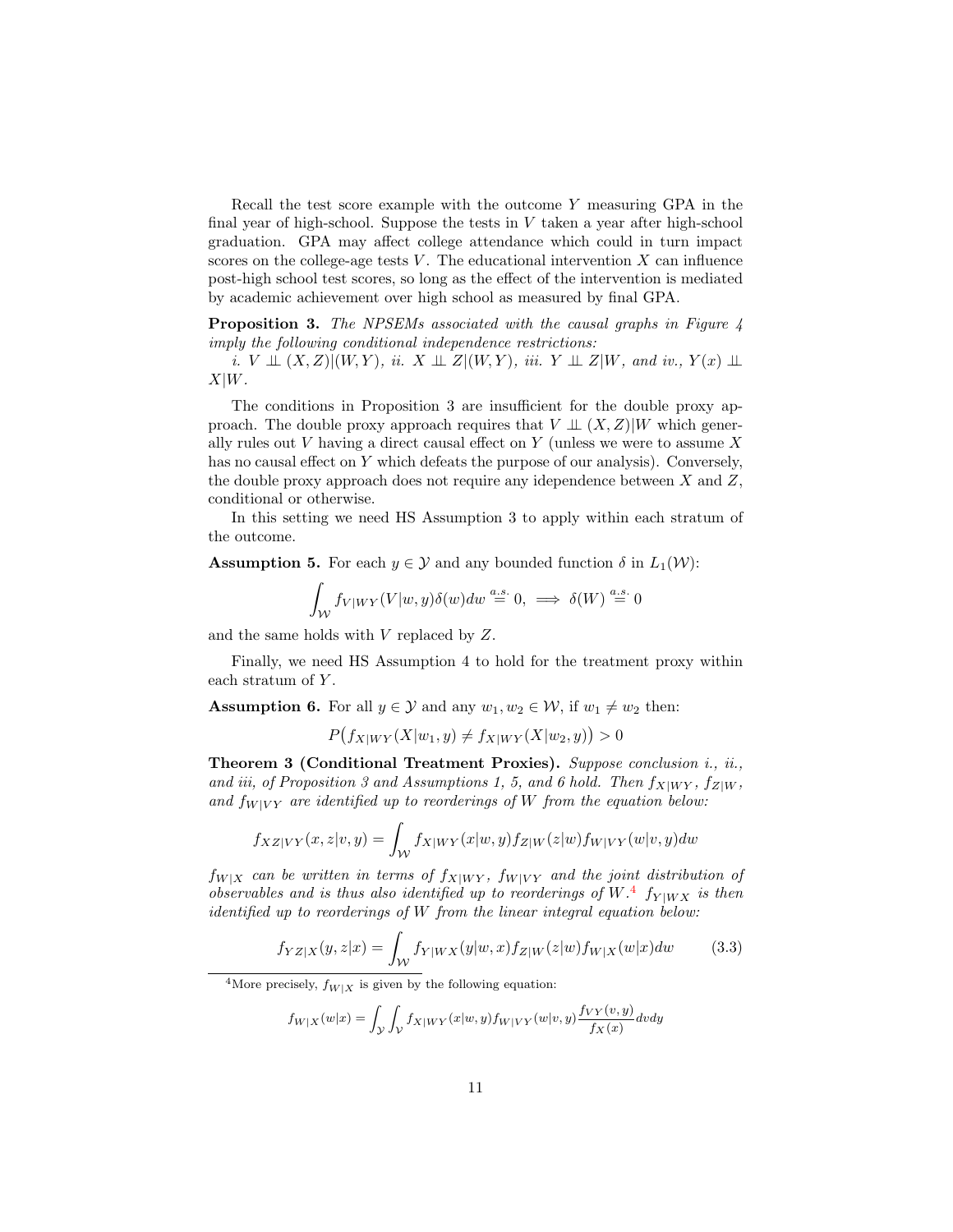In addition, suppose conclusion iv. of Proposition 3 holds. The conditional and marginal distributions of potential outcomes are then given by  $(3.1)$  and  $(3.2)$ respectively.

#### 3.4 Auxiliary Proxies

Finally, we consider the case in which the third proxy  $C$  is a vector of auxiliary variable (as opposed to  $X$  or  $Y$ ). In this case we apply the results from Section 2 within each stratum of the treatments.

**Assumption 7.**  $V, Z, W, Y, X$ , and C admit a bounded, non-zero density with respect to the product of the Lebesgue measure on  $V \times Z \times W$ , some dominating measure  $\mu_Y$  on  $\mathcal{Y}$ , a dominating measure  $\mu_X$  on  $\mathcal{X}$ , and a dominating measure  $\mu_C$  on C. All marginal and conditional densities are also bounded.

Figure 5: Auxiliary Proxy Graphs



The causal graphs in Figure 5 provide the key exclusion restrictions in this setting. The strongest restrictions in Figure 5 are on Z. Z cannot directly cause or be caused by treatment or outcome.

Suppose  $C$  is a post-treatment proxy and  $V$  is a pre-treatment proxy, and both are determined prior to the outcome  $Y$ . In addition, let us assume that  $W$  is determined prior to all the observables, with the possible exception of  $V$ . Then V and C can be caused by all variables determined prior to them other than Z and can determine all variables determined after them other than Z.

The exclusion restrictions in Figure 5 are not sufficient for the independence restrictions of the double proxy approach. In the double proxy approach each of the two proxies must be independent of either the treatment or outcome. This effectively rules out any proxies being directly causally related to both X and Y. Figure 5 allows  $C$  and  $V$  to be causally related to both  $X$  and  $Y$  and so neither can act as proxy in the double proxy case.

Proposition 4. The NPSEMs associated with the causal graphs in Figure 5 imply the following conditional independence restrictions:

i. C  $\perp\!\!\!\perp (V, Z)|(W, X)$ , ii. V  $\perp\!\!\!\perp Z|(W, X)$ , iii.  $X \perp\!\!\!\perp Z|W$ , iv. Y  $\perp\!\!\!\perp$  $Z|(W, V, X)$ , and v.  $Y(x) \perp \!\!\!\perp X | (W, V)$ .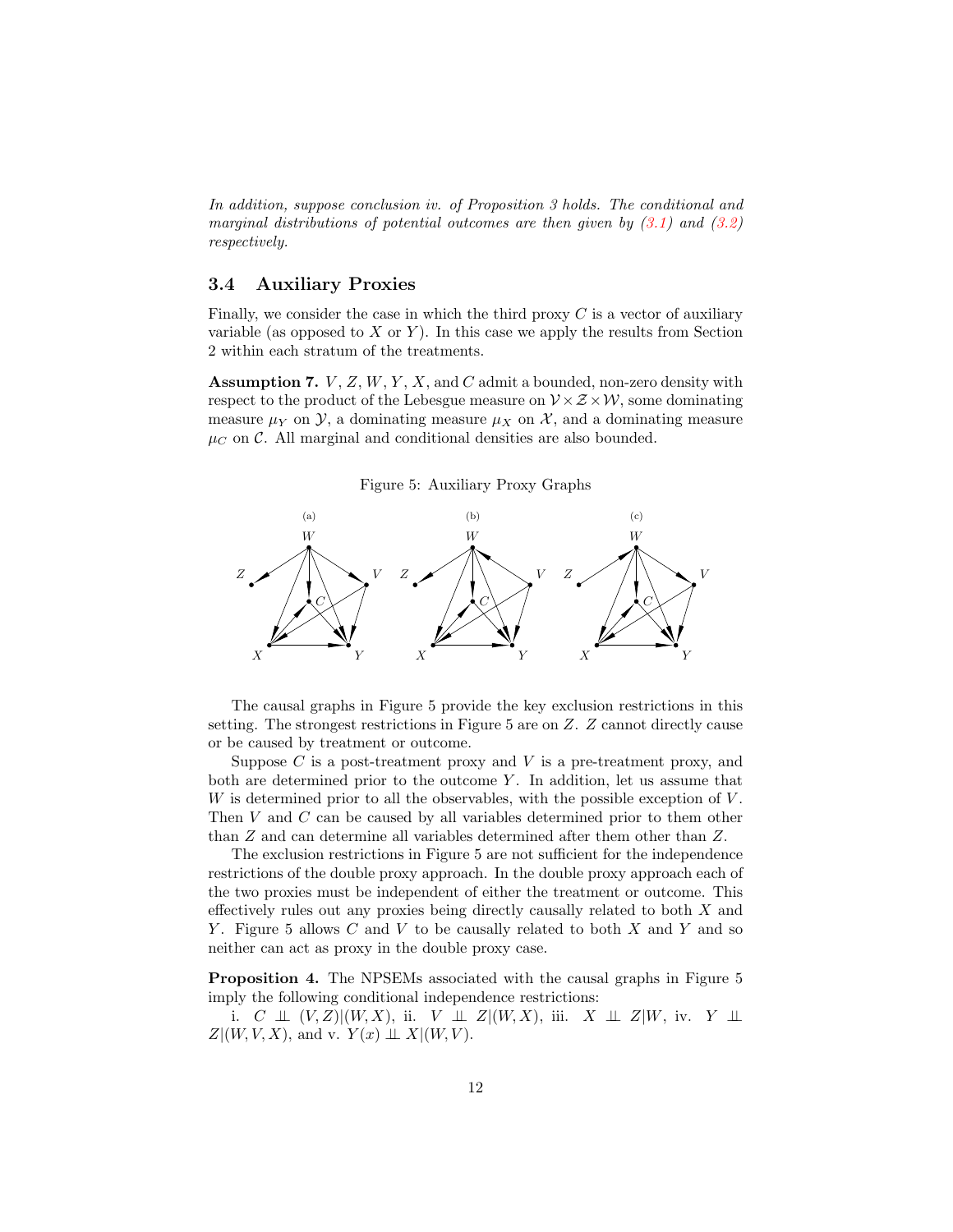In this setting Assumption 8 replaces HS Assumption 4.

**Assumption 8.** For all  $x \in \mathcal{X}$  and any  $w_1, w_2 \in \mathcal{W}$ , if  $w_1 \neq w_2$  then:

$$
P(f_{C|WX}(C|w_1, x) \neq f_{C|WX}(C|w_2, x)) > 0
$$

Theorem 4 (Auxiliary Proxies). Suppose conclusions i., ii., and iii. of Proposition 4 and Assumptions 2, 7, and 8 hold. Then  $f_{C|WX}$ ,  $f_{W|VX}$ , and  $f_{Z|W}$  are identified up to reorderings of W from the equation below:

$$
f_{CZ|VX}(c,z|v,x)=\int_{\mathcal{W}}f_{C|WX}(c|w,x)f_{W|VX}(w|v,x)f_{Z|W}(z|w)dw
$$

In addition, if conclusion iv. of Proposition 4 holds,  $f_{Y|WVX}$  is identified (up to reorderings of W) from the linear integral equation below:

$$
f_{YZ|VX}(y,z|v,x) = \int_{\mathcal{W}} f_{Y|WVX}(y|w,v,x) f_{Z|W}(z|w) f_{W|VX}(w|v,x) dw
$$

Under conclusion v. of Proposition  $\lambda$ , The conditional and marginal distributions of potential outcomes are then given by:

$$
f_{Y(x_1)}(y|x_2) = \int_{\mathcal{W}} \int_{\mathcal{V}} f_{Y|WVX}(y|w, v, x_1) f_{W|VX}(w|v, x_2) f_{V|X}(v|x_2) dv dw
$$

$$
f_{Y(x_1)}(y) = \int_{\mathcal{X}} f_{Y(x_1)}(y|x) f_X(x) d\mu_X(x)
$$

The identification result in Theorem 3 combines aspects of Theorems 1 and 2. As in Theorem 1 (outcome proxies) the application of HS is carried out while conditioning on the treatments  $X$ . Like Theorem 2 (treatment proxies) identification involves the solution to a second integral equation which contains objects obtained during the initial HS step.

### 4 Confounder Effects

Our analysis is premised upon the idea that the objects of interest are effects of the treatment  $X$ , and not the effects of the vector of latent confounders W. However, effects of W may be of some interest. Under some additional conditions, causal effects of W are identified as a byproduct of the results in the previous section.

Let  $Y(x, w)$  denote the potential outcome under a counterfactual in which X and  $W$  are respectively set to values  $x$  and  $w$ . Proposition 5 provides conditional independence restrictions involving  $Y(x, w)$  which follow from the causal graphs in the previous section.

Proposition 5. The NPSEMs associated with all of the causal graphs in Figures 3, 4.a, 4.b, and 5 imply i.  $Y(x, w) \perp (X, W)$ . The NPSEMs associated with the graphs in Figure 4.c and Figure 6 imply ii.  $Y(x, w) \perp (X, W)|V$ .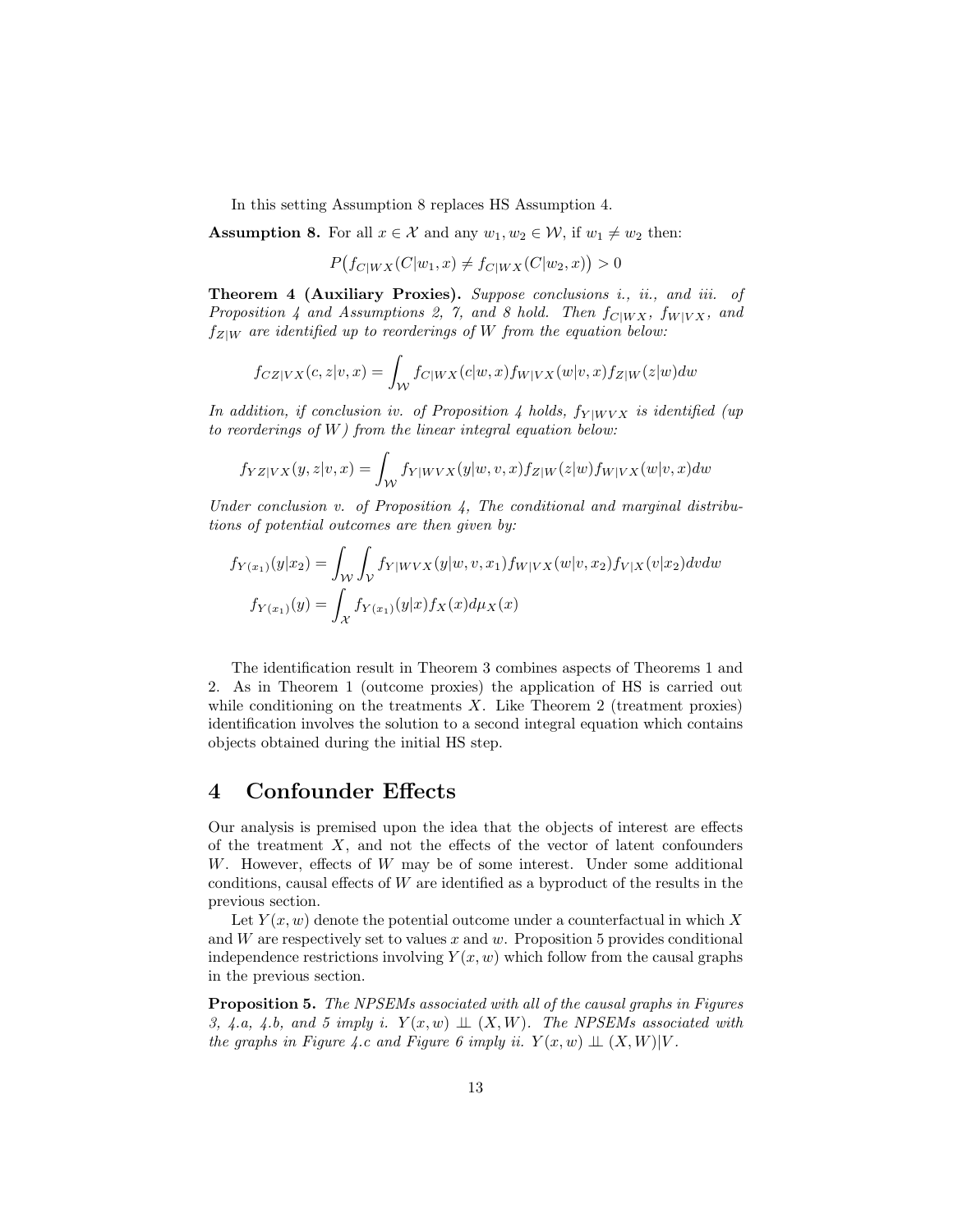In Theorems 1, 2, and 3,  $f_{Y|WX}$  is identified up to reorderings of W. In Theorem 4,  $f_{Y|WVX}$  is identified up to reorderings of W. When the conclusions of Proposition 5 holds, these objects then yield identification of the distribution of  $Y(x, w)$  up to reorderings of W.

Lemma 1. Suppose the conclusion i. of Proposition 5 holds. Then:

$$
f_{Y(x,w)}(y) = f_{Y|WX}(y|w, x)
$$

If conclusion ii. of Proposition 5 holds then:

$$
f_{Y(x,w)}(y) = \int_{\mathcal{V}} f_{Y|WVX}(y|w,v,x) f_{V}(v) dv
$$

In order to pin down a particular ordering of W we can use HS Assumption 5 which we repeat below.

**HS Assumption 5.** There is a known functional M so that  $M[f_{Z|W}(\cdot|w)] =$  $w, ∀w ∈ W.$ 

Assumption 10 allows us to fix the correct ordering of  $W$ . If the functional M returns the mean of the distribution in its argument then the assumption states that  $Z$  is mean-unbiased for  $W$ . If M returns the median, then the assumption states that  $Z$  is median-unbiased for  $W$ . It is implicit in the assumption that the dimensions of W and Z are the same.

[Freyberger](#page-18-1) [\(2021\)](#page-18-1) shows that one can replace HS Assumption 5 with a related monotonicity condition and still identify the effect of changing W from one of its quantiles to another. For example, suppose  $W$  is a scalar that represents a student's skill at mathematics. Under a weaker condition than HS Assumption 5 we can identify the causal effect of increasing math skill from the 25-th to the 50-th percentile.

We apply the general approach of [Freyberger](#page-18-1)  $(2021)$  in our setting. Assumption 11 below is similar to the monotonicity condition in [Freyberger](#page-18-1) [\(2021\)](#page-18-1). We assume monotonicity of a known functional  $M[f_{Z|W}(\cdot|w)]$ , [Freyberger](#page-18-1) [\(2021\)](#page-18-1) instead assumes that  $Z$  can be written as a strictly monotone function of  $W$ and some independent noise.

**Assumption 9 (Freyberger).** There is a known functional  $M$  so that for some (unknown) function  $\phi$ ,  $M[f_{Z|W}(\cdot|w)] = \phi(w)$ ,  $\forall w \in W$ .  $\phi(w)$  has the same length as W, each coordinate of  $\phi(w)$  depends only on the corresponding coordinate of w, and each coordinate is strictly increasing in the corresponding coordinate of w.

In order to state the main result in this section we need to introduce additional notation. Let  $\tau$  be a vector of the same length as W whose k-th component  $\tau_k$ , is in [0, 1] for each k. Let  $W_k$  be the k-th component of W. Then  $Q_W(\tau)$  is a vector of the same length as W whose k-th components is the  $\tau_k$ -th quantile of  $W_k$ .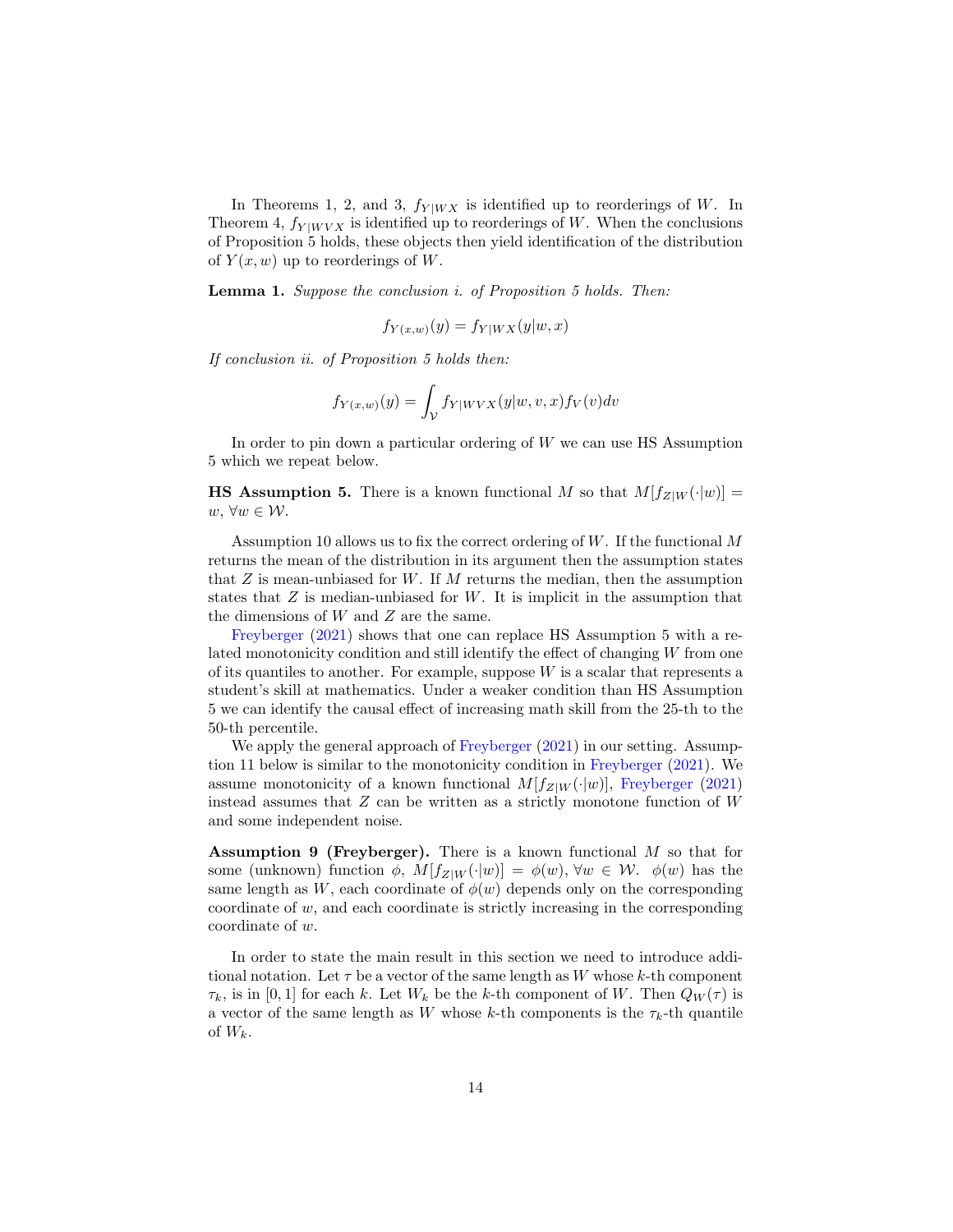Theorem 5 (Latent Confounder Effects). Suppose the conditions of any of Theorems 1, 2, 3 and conclusion i. of Proposition 5 holds, or the conditions of Theorem 4 and conclusion ii of Proposition 5 hold. Then  $f_{Y(x,w)}$ , is identified up to reorderings of W.

If HS Assumption 5 or Assumption 9 holds then  $f_{Y(x,Q_W(\tau))}$  is identified. If Assumption 9 holds then  $f_{Y(x,w)}$  is identified.<sup>[5](#page-14-0)</sup>

The first part of Theorem 5 follows straight-forwardly from Lemma 1 and Theorems 1, 2, 3, and 4. These results identify  $f_{Y(x,w)}$ ,  $f_{Z|W}$ , and  $f_W$  up to reorderings of W.

In the second part of the Theorem, HS Assumptions 5 and Assumption 9 are used to pin orderings of  $W$  (up to strictly increasing transformations in the latter case). We provide some detail below.

Let  $\tilde{f}_{Y(x,w)}$ ,  $\tilde{f}_{Z|W}$ , and  $\tilde{f}_{W}$  differ from  $f_{Y(x,w)}$ ,  $f_{Z|W}$ , and  $f_{W}$  in the ordering of W. Define  $\alpha(w) = M[\tilde{f}_{Z|W}(\cdot|w)]$  and let  $Q_{\alpha(\tilde{W})}(\tau)$  be the quantiles of  $\alpha(W)$  where W is a random variable with density  $f_W$ . Under Assumption 9,  $f_{Y(x,Q_W(\tau))}$  is identified from:

$$
\tilde{f}_{Y(x,\alpha^{-1}(Q_{\alpha(\tilde{W})}(\tau)))}(y) = f_{Y(x,Q_W(\tau))}(y)
$$

Under HS Assumption 5 the true distribution of potential outcomes is identified from the following equation:

$$
f_{Y(x,w)}(y) = \tilde{f}_{Y(x,\alpha^{-1}(w))}(y)
$$

# 5 Weakening the Exclusion Restrictions Under CATE Monotonicity

In this section we note that under a monotonicity assumption on the Conditional  $($ on  $W)$  Average Treatment Effect  $($ CATE $)$  we can partially identify conditional and unconditional average treatment effects under weaker exclusion restrictions than those in Section 3.

More precisely, we are able to weaken the exclusion restrictions in the outcome proxy and auxiliary proxy cases explored in Sections 3.1 and 3.4. When the CATE is constant we achieve point identification.

We assume throughout that treatment is binary with  $X = 1$  indicating treatment and  $X = 0$  no treatment. However, the results extend straightforwardly to more general discrete treatments.

For some intuition, recall that the identification results in Sections 3.1 and 3.4 require that  $Z$  not cause or be caused by  $X$ . The need for this exclusion restriction arises because we apply [Hu & Schennach](#page-19-0) [\(2008\)](#page-19-0) within each stratum of X and identify objects up to reorderings of  $W$ . The exclusion restriction helps to ensure that the reorderings do not differ between strata of the treatment.

<span id="page-14-0"></span><sup>&</sup>lt;sup>5</sup>Strictly speaking  $f_{Y(x,Q_W(\tau))}(y)$  and  $f_{Y(x,w)}(y)$  are identified for  $\mu_Y$ -almost all y,  $\mu_X$ almost all x, and almost all  $\tau$  and w.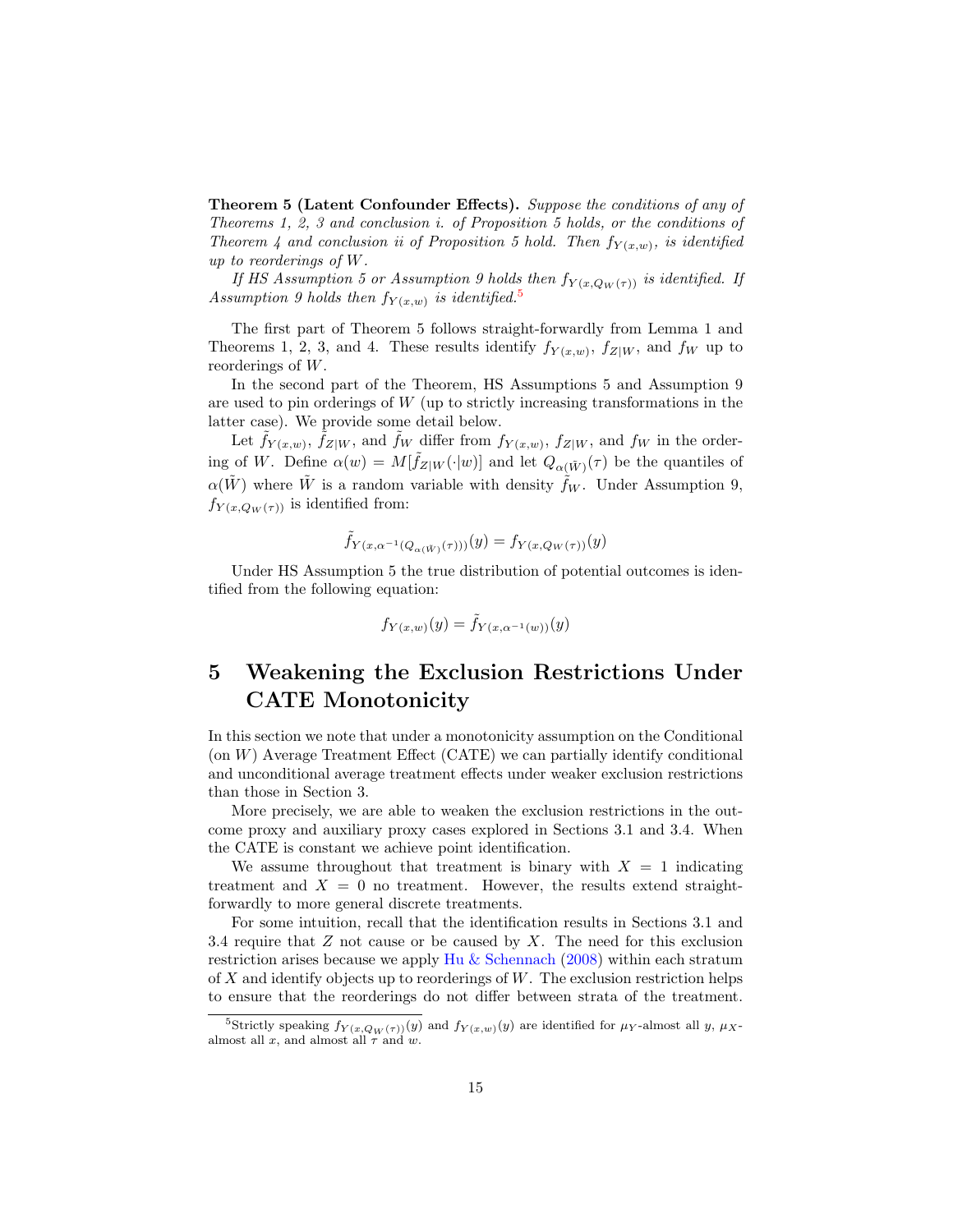Monotonicity of the CATE allows us to compare conditional average potential outcomes between treated and untreated individuals even when the ordering of W varies with treatment status.

#### 5.1 Outcome Proxies with Monotone CATE

We apply [Hu & Schennach](#page-19-0) [\(2008\)](#page-19-0) with  $C = Y$  as in Section 3.1. We weaken the exclusion restrictions in Figure 2 to those in Figure 6.



Figure 6: Outcome Proxy Graph

The graphs in Figure 6 weaken those in Figure 2 by allowing treatment  $X$  to directly impact Z which is a vector of post-treatment proxies. Consider Figure 6.a, in the test score case, V is a vector of pre-treatment test scores that can directly determine treatment and  $Z$  is a vector of post-treatment scores which can be directly affected by treatment.

The restrictions in Figure 6 are not sufficiently strong for the double proxy approach. Figure 6 allows treatment to be directly causally related to both the proxies  $Z$  and  $V$ , which is incompatible with the double proxy approach.

**Proposition 6.** The NPSEMs associated with the causal graphs in Figure 6 all imply the following conditional independence restrictions:

i.  $Y \perp\!\!\!\perp (V, Z)|(W, X),$  ii.  $V \perp\!\!\!\perp Z|(W, X),$  and iii.  $Y(x) \perp\!\!\!\perp (X, V)|W$ 

The conclusions of Proposition 6 are weaker than those of Proposition 1. In particular, we drop conclusion iii. of Proposition 1 (independence of  $X$  and  $Z$ conditional on  $W$ ). In contrast to the double proxy approach,  $V$  is not required to be independent of  $X$  conditional on any of the other variables.

In order to partially identify conditional average treatment effects we require a monotonicity assumption given below.

Assumption 10 (Monotone CATE). There is a constant  $c < \infty$  so that  $|E[Y(0)|W|]$  is almost surely bounded by c. Moreover, for any  $w_1, w_2 \in W$ , if  $E[Y(0)|W=w_2] \ge E[Y(0)|W=w_1]$  then:

$$
E[Y(1) - Y(0)|W = w_2] \ge E[Y(1) - Y(0)|W = w_1]
$$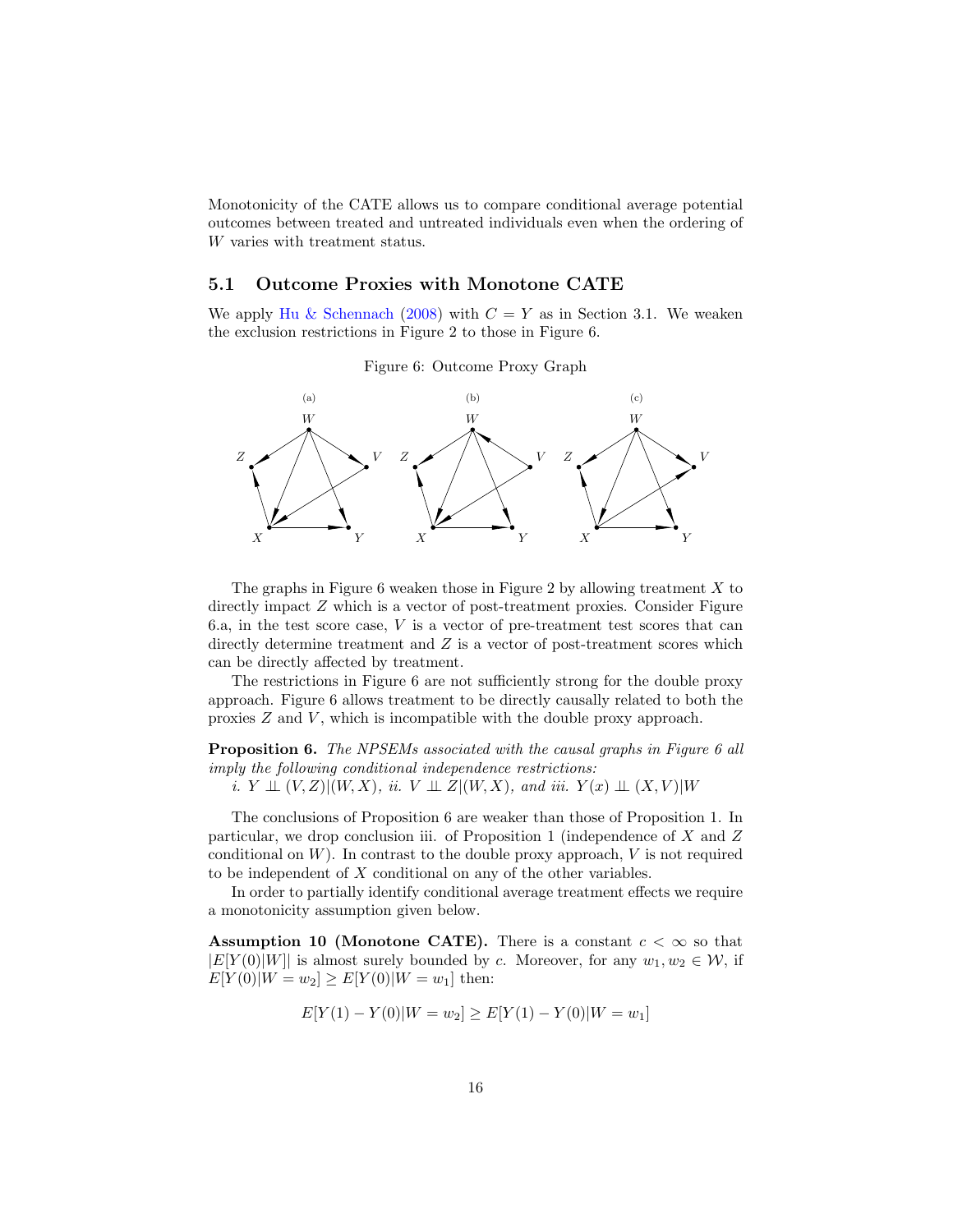Assumption 10 states that if the average untreated outcome is larger in one stratum of W than another, then the average treatment effect in that stratum is also larger. If a large value of Y indicates a more favorable outcome, then loosely speaking, those who do better without treatment tend to benefit more from treatment.

Note that the monotonicity need not be strict. Assumption 10 allows for the possibility that  $E[Y(1) - Y(0)|W = w]$  is constant for all w.

Theorem 6 (monotone CATE with outcome proxies). Suppose the conclusions of Proposition 6 holds and Assumption 1, 2, and 3, hold. Then for  $x = 1, 2, f_{Y(x)|W}$  is identified up to reorderings of W which may depend on x.

Thus we identify functions  $\tilde{f}_{Y(1)|W}$  and  $\tilde{f}_{Y(0)|W}$  which differ from  $f_{Y(1)|W}$ and  $f_{Y(0)|W}$  in the orderings of W. Define  $\bar{s}$  and  $\bar{s}$  as follows:

$$
\bar{s} = \operatorname*{ess\;sup}_{w \in \mathcal{W}} \int_{\mathcal{Y}} y \tilde{f}_{Y(1)|W}(y|w) dy - \operatorname*{ess\;sup}_{w \in \mathcal{W}} \int_{\mathcal{Y}} y \tilde{f}_{Y(0)|W}(y|w) dy
$$
\n
$$
\underline{s} = \operatorname*{ess\;inf}_{w \in \mathcal{W}} \int_{\mathcal{Y}} y \tilde{f}_{Y(1)|W}(y|w) dy - \operatorname*{ess\;inf}_{w \in \mathcal{W}} \int_{\mathcal{Y}} y \tilde{f}_{Y(0)|W}(y|w) dy
$$

Then  $\bar{s}$  and  $\underline{s}$  are respectively the essential supremum and infimum of  $E[Y(1) Y(0)|W = w|$  and for  $x = 0, 1$ :

$$
E[Y(1) - Y(0)|X = x] \in [\underline{s}, \overline{s}]
$$

Theorem 6 partially identifies the CATE, the average effect of treatment on the treated, and the average effect of treatment on the untreated. If the CATE is constant then  $s = \bar{s}$  and so the identified set is a singleton and the effects are point identified.

#### 5.2 Auxiliary Proxies with Monotone CATE

Finally we revisit the case examined in Section 3.4 in which C is a vector of additional variables. We weaken the exclusion restrictions in Figure 5 to those in Figure 7.



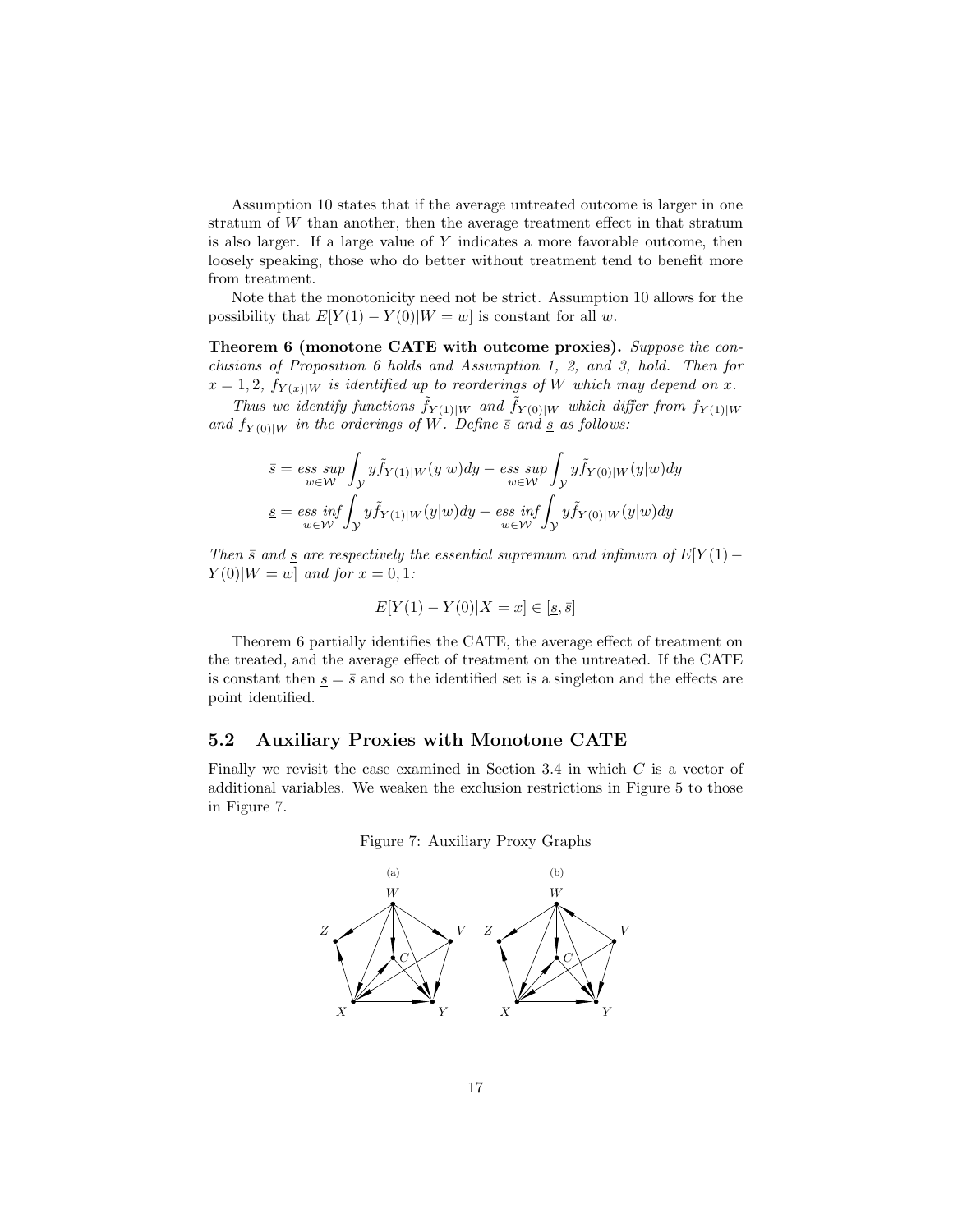The causal graphs in Figure 7 differ from those in Figures 6.a and 6.b in that they allow Z to be a post-treatment variable that may be directly affected treatment. Note that Z still cannot directly affect the outcome.

Note that we do not include a relaxed version on Figure 6.c. If we relaxed 7.c to allow X to affect Z the resulting graph would be cyclic.

The graphs in Figure 7 imply conditional independence restrictions given in Proposition 7. These conditions weaken those in Proposition 4. In particular we drop condition iv. of the proposition and leave the remaining conditions unchanged.

Proposition 7. The NPSEMs associated with the causal graphs in Figure 7 imply the following conditional independence restrictions:

i. C  $\perp \!\!\! \perp (V, Z)| (W, X),$  ii. V  $\perp \!\!\! \perp Z | (W, X),$  iii. Y  $\perp \!\!\! \perp Z | (W, V, X),$  and iv.  $Y(x) \perp\!\!\!\perp X | (W, V).$ 

In this setting we adapt Assumption 10 to apply within each stratum of  $V$ . We state this condition as Assumption 11 below.

Assumption 11 (*V*-conditional Monotone CATE). For almost all  $v \in V$ there is a constant  $c < \infty$  so that  $|E[Y(0)|W, V = v|| < c$  with probability 1. Moreover, for any  $w_1, w_2 \in W$ , if  $E[Y(0)|W = w_2, V = v] \ge E[Y(0)|W = v_1]$  $w_1, V = v$  then:

 $E[Y(1) - Y(0)|W = w_2, V = v] \ge E[Y(1) - Y(0)|W = w_1, V = v]$ 

As in the outcome proxy case, monotonicity of the CATE allows us to partially identify causal effects. the identified set reduces to a point when for almost all  $v \in V$ ,  $E[Y(1) - Y(0)|W = w, V = v]$  does not depend on w.

Theorem 7 (monotone CATE with auxiliary proxies). Suppose conclusions of Proposition 7 and Assumptions 2, 7, and 8 hold. Then for  $x = 1, 2$ ,  $f_{Y(x)|WV}$  is identified up to reorderings of W which may depend on x.

Thus we identify functions  $\tilde{f}_{Y(1)|WV}$  and  $\tilde{f}_{Y(0)|WV}$  which differ from  $f_{Y(1)|WV}$ and  $f_{Y(0)|WV}$  in the orderings of W. Define  $\bar{s}(v)$  and  $\underline{s}(v)$  as follows:

$$
\bar{s}(v) = \underset{w \in \mathcal{W}}{\operatorname{ess~sup}} \int_{\mathcal{Y}} y \tilde{f}_{Y(1)|WV}(y|w,v) dy - \underset{w \in \mathcal{W}}{\operatorname{ess~sup}} \int_{\mathcal{Y}} y \tilde{f}_{Y(0)|WV}(y|w,v) dy
$$
\n
$$
\underline{s}(v) = \underset{w \in \mathcal{W}}{\operatorname{ess~inf}} \int_{\mathcal{Y}} y \tilde{f}_{Y(1)|WV}(y|w,v) dy - \underset{w \in \mathcal{W}}{\operatorname{ess~inf}} \int_{\mathcal{Y}} y \tilde{f}_{Y(0)|WV}(y|w,v) dy
$$

Then for almost all  $v \in V$ ,  $\bar{s}(v)$  and  $s(v)$  are respectively the essential supremum and infimum of  $E[Y(1) - Y(0)|W = w, V = v]$  and for  $x = 0, 1$ :

$$
E[Y(1) - Y(0)|X = x] \in [E[g(V)|X = x], E[\bar{s}(V)|X = x]]
$$

# 6 Conclusion and Further Comparison with Double Proxies

In this work we establish identification of causal objects using the 'triple proxy' approach. We show that there are sets of exclusion restrictions under which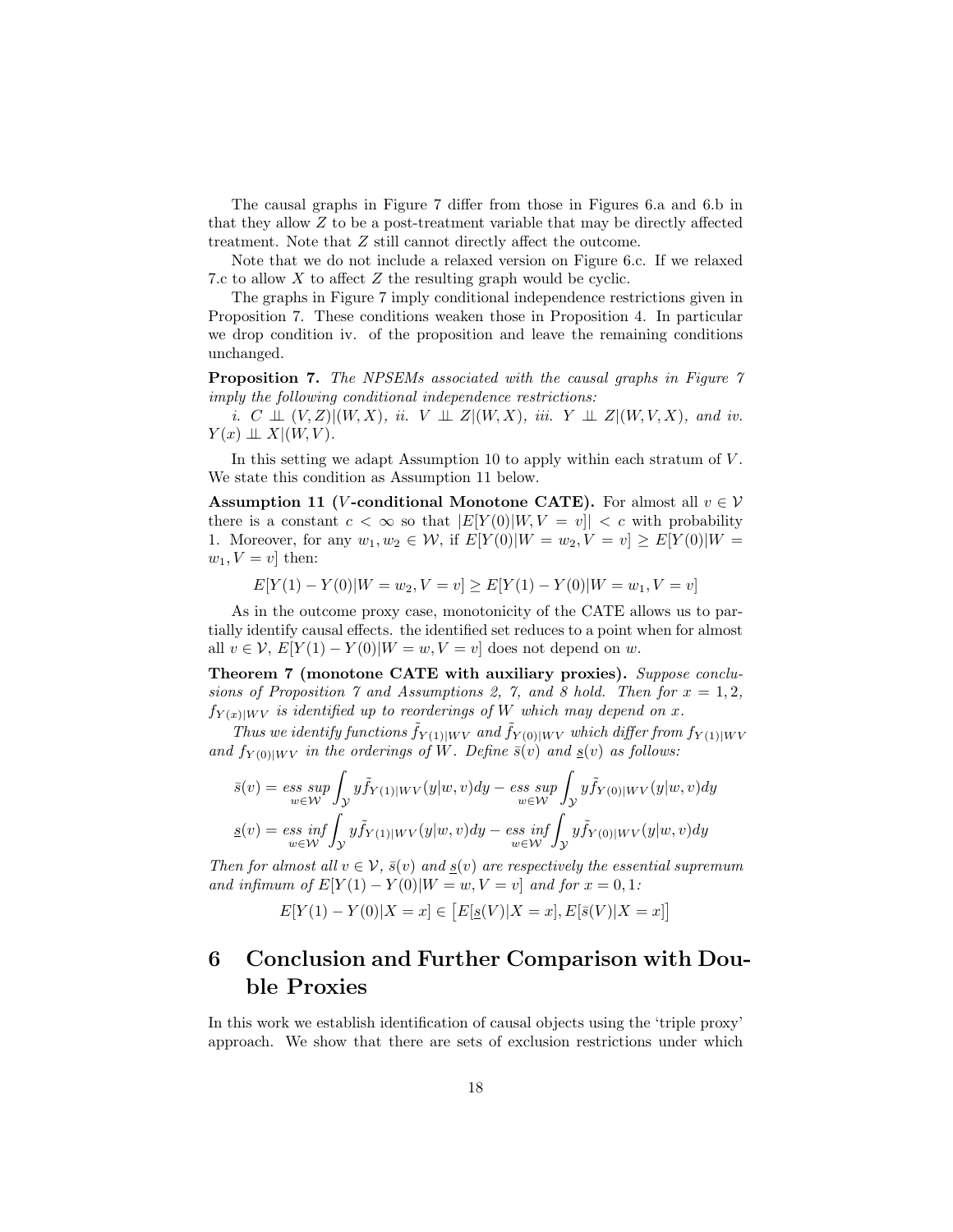we can establish identification (or partial identification) using the triple proxy approach, but not using double proxies. Conversely, there are exclusion restrictions that support the double proxy but not the triple proxy approach. This suggests that the double and triple proxy approaches could each be appropriate in different empirical settings.

In some cases the exclusion restrictions may allow for both approaches, see the discussion that corresponds to Figure 2 in Section 1. In this case a comparison of the merits of the two strategies is more nuanced.

On the one hand, the triple proxy approach has the advantage that under some additional conditions, it identifies causal effects of the latent variables themselves (see Section 4). In addition, the triple proxy approach enables researchers to impose a priori restrictions on densities involving the latent confounders. For example, one could constrain the solutions to the [Hu & Schennach](#page-19-0) [\(2008\)](#page-19-0) integral equation to be smooth or log-concave. The triple proxy approach also avoids the need to assume unintuitive regularity conditions that guarantee the existence of solutions to integral equations in the double proxy approach.

However, a major advantage of the double proxy over the triple proxy approach is that it motivates (relatively) simple non-parametric estimation. For example, [Deaner](#page-18-0) [\(2021\)](#page-18-0) suggests an estimator using double proxies that is similar to sieve two-stage least squares. Nonparametric estimation using the triple proxy approach is likely at least as complicated as, and possibly more com-plicated than, the estimator in [Hu & Schennach](#page-19-0) [\(2008\)](#page-19-0). As such, the nonparametric identification results presented here may act as motivation for a simpler parametric estimation strategy or estimation of a discretized version of the model. Nonetheless, we intend to explore nonparametric estimation using triple proxies in future work.

# References

- <span id="page-18-4"></span>Ai, Chunrong, & Chen, Xiaohong. 2003. Efficient estimation of models with conditional moment restrictions containing unknown functions. Econometrica,  $71(6)$ , 1795–1843.
- <span id="page-18-3"></span>Deaner, Ben. 2018. Nonparametric Estimation and Identification in Non-Separable Models Using Panel Data. Sept.
- <span id="page-18-0"></span>Deaner, Ben. 2021. Proxy Controls and Panel Data. Jan.
- <span id="page-18-1"></span>Freyberger, Joachim. 2021. Normalizations and misspecification in skill formation models. Apr.
- <span id="page-18-2"></span>Fruehwirth, Jane Cooley, Navarro, Salvador, & Takahashi, Yuya. 2016. How the Timing of Grade Retention Affects Outcomes: Identification and Estimation of Time-Varying Treatment Effects. Journal of Labor Economics, 34, 979– 1021.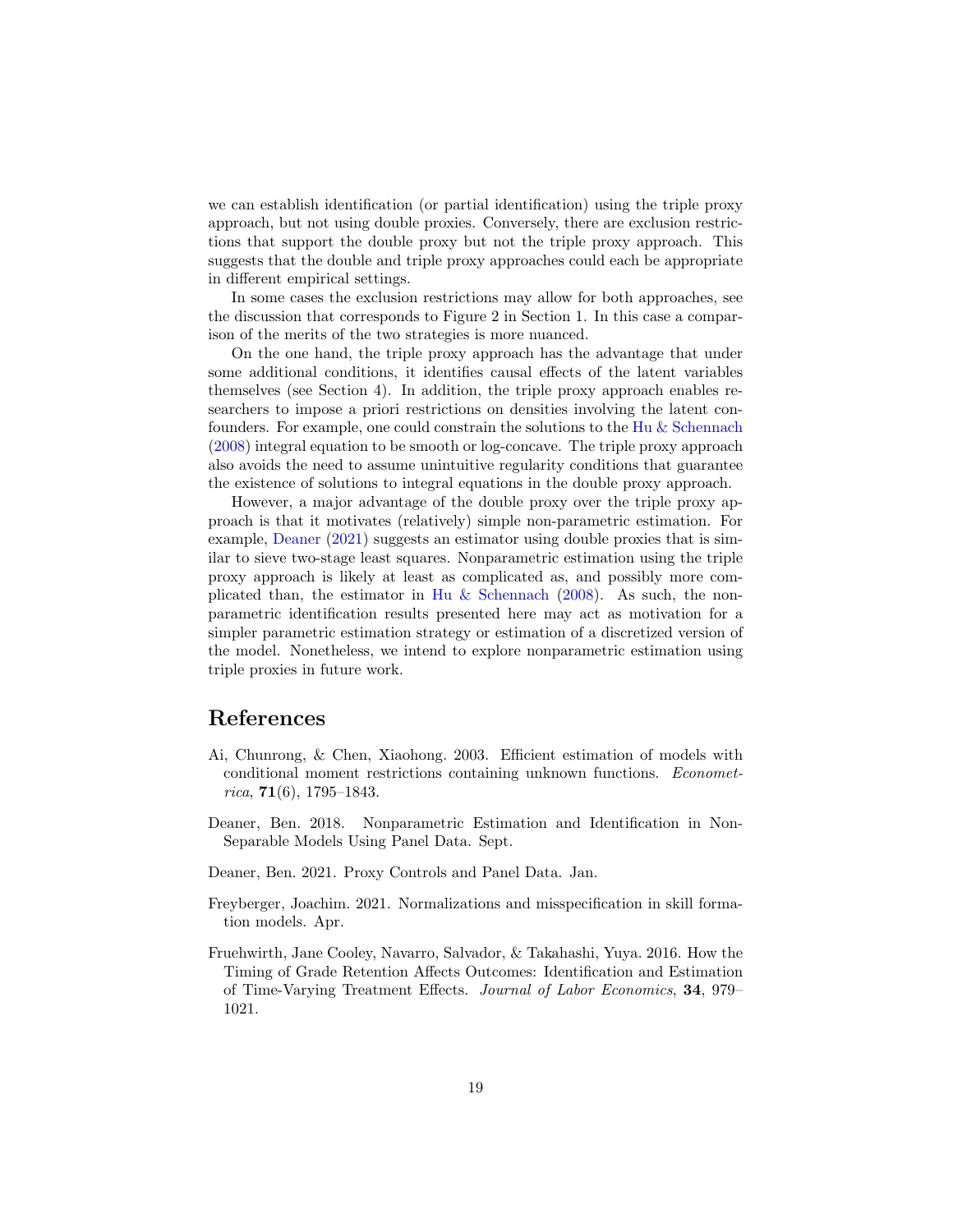- <span id="page-19-5"></span>Griliches, Zvi, & Mason, William M. 1972. Education, Income, and Ability. Journal of Political Economy, 80, S74-S103.
- <span id="page-19-0"></span>Hu, Yingyao, & Schennach, Susanne M. 2008. Instrumental Variable Treatment of Nonclassical Measurement Error Models. Econometrica, 76, 195–216.
- <span id="page-19-2"></span>Kallus, Nathan, Mao, Xiaojie, & Uehara, Masatoshi. 2021. Causal Inference Under Unmeasured Confounding With Negative Controls: A Minimax Learning Approach. Mar.
- <span id="page-19-1"></span>Miao, Wang, Geng, Zhi, & Tchetgen, Eric J. Tchetgen. 2018. Identifying causal effects with proxy variables of an unmeasured confounder. Biometrika, 105, 987–993.
- <span id="page-19-10"></span>Newey, Whitney K., & Powell, James L. 2003. Instrumental Variable Estimation of Nonparametric Models. Econometrica, 71, 1565–1578.
- <span id="page-19-6"></span>Pearl, Judea. 2009. Causality: Models, Reasoning, and Inference (Second Edition). Cambridge University Press.
- <span id="page-19-8"></span>Robins, James. 1986. A new approach to causal inference in mortality studies with a sustained exposure period application to control of the healthy worker survivor effect. Mathematical Modelling, 7, 1393–1512.
- <span id="page-19-7"></span>Robins, James M., & Richardson, Thomas S. 2011. Alternative Graphical Causal Models and the Identification of Direct Effects. Oxford University Press. Chap. 6.
- <span id="page-19-4"></span>Rokkanen, Miikka AT. 2015. Exam schools, ability, and the effects of affirmative action: Latent factor extrapolation in the regression discontinuity design. Working paper.
- <span id="page-19-9"></span>Schennach, Susanne M. 2020. Mismeasured and unobserved variables, Handbook of Econonometrics. Elsevier. Chap. 6, pages 487–565.
- <span id="page-19-3"></span>Singh, Rahul. 2020. Kernel Methods for Unobserved Confounding: Negative Controls, Proxies, and Instruments. Dec.

### A Proofs

Proof of Theorem 1. Under conditions i. and ii. of Proposition 1 and Assumptions 1, 2, and 3, we can apply HS Theorem 1 conditional on  $X = x_1$ with  $C = Y$ . This yields identification of  $f_{Y|WX}(\cdot|\cdot, x_1)$ ,  $f_{Z|WX}(\cdot|\cdot, x_1)$ , and  $f_{W|V X}(\cdot|\cdot, x_1)$  up to reorderings of W from the equation below:

<span id="page-19-11"></span>
$$
f_{YZ|VX}(y,z|v,x_1) = \int_{\mathcal{W}} f_{Y|WX}(y|w,x_1) f_{Z|W}(z|w) f_{W|VX}(w|v,x_1) dw \quad (A.1)
$$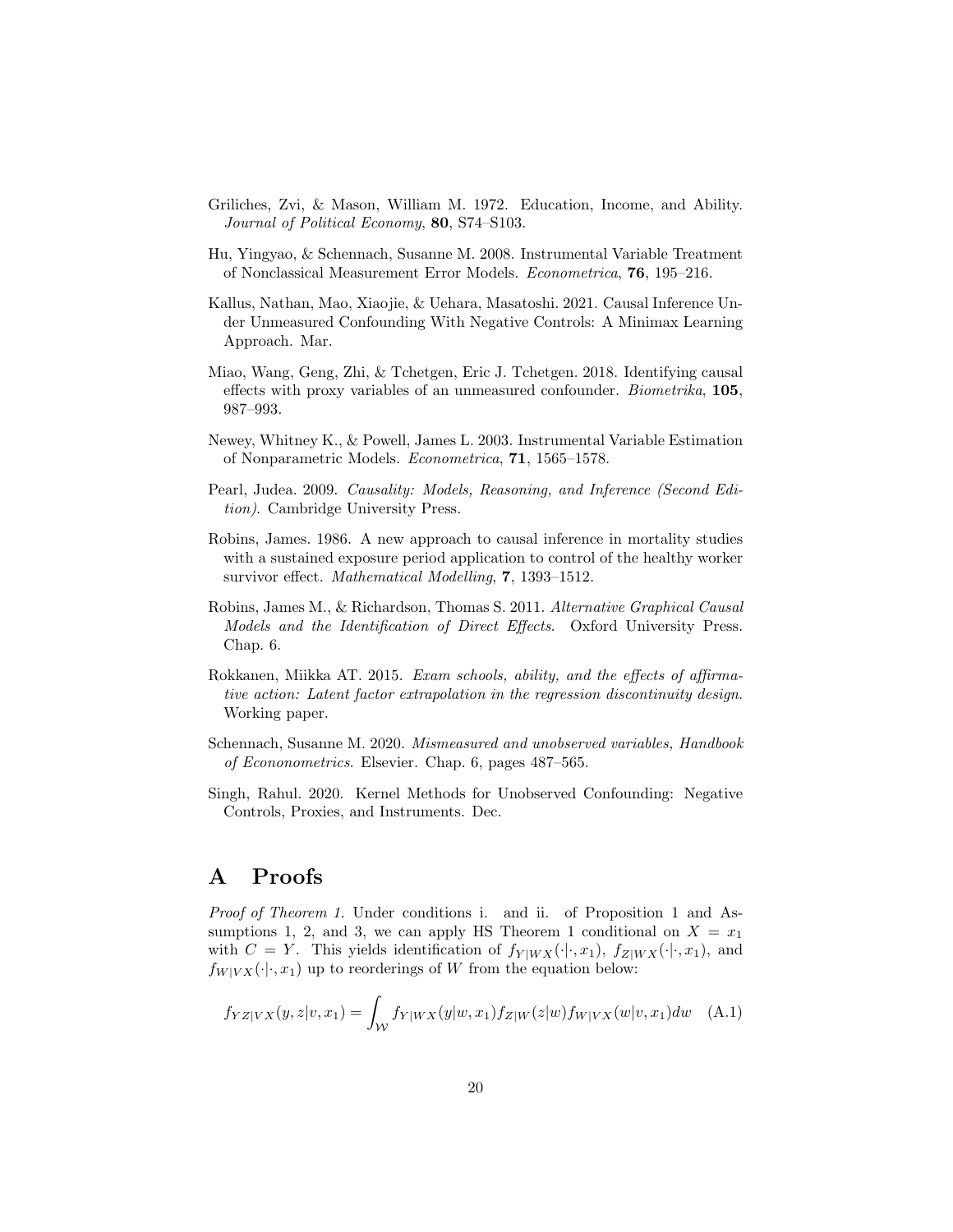In the above we have imposed that  $f_{Z|W}(z|w) = f_{Z|WX}(z|w, x_1)$  which follows from conclusion iii. of Proposition 1. Now, taking  $(A.1)$  with  $x_2$  in place of  $x_1$ , and integrating over  $y \in \mathcal{Y}$  we get:

$$
f_{Z|VX}(z|v,x_2) = \int_{\mathcal{W}} f_{Z|W}(z|w) f_{W|VX}(w|v,x_2) dw
$$

We have already identified  $f_{Z|W}$ , and  $f_{Z|V}$  only involves observables, so the only unknown in the above is  $f_{W|V X}(\cdot|\cdot, x_2)$ . By Assumption 2, for each v the above admits a unique solution  $f_{W|VX}(\cdot|\cdot, x_2)$ . To see this, suppose that for a given v there are two solutions  $h_1$  and  $h_2$ , both of which are bounded and integrable. Then we must have:

$$
\int_{\mathcal{W}} f_{Z|W}(z|w) \big( h_1(w) - h_2(w) \big) dw = 0
$$

But then we apply Assumption 2 with  $\delta(w) = h_1(w) - h_2(w)$  and we see that  $h_1(w) = h_2(w)$ . Thus  $(A.1)$  identifies  $f_{W|V X}(\cdot|\cdot,\cdot)$  up to reorderings of W. By similar reasoning we get that  $f_{Y|WX}(\cdot|\cdot, x_2)$  is then identified from [A.1](#page-19-11) with  $x_1$ repalced by  $x_2$  up to reorderings of W.

Now, by elementary properties of probability densities we have:

$$
f_{W|X}(w|x_2) = \int_{\mathcal{V}} f_{W|VX}(w|v, x_2) f_{V|X}(v|x_2) dv
$$

The objects on the RHS above are all known (up to reorderings of  $W$ ), and so  $f_{W|X}$  is identified. Now note that by conclusion iv. of Proposition 1:

$$
f_{Y(x_1)|X}(y|x_2) = \int_{\mathcal{W}} f_{Y(x_1)|WX}(y|w, x_2) f_{W|X}(w|x_2) dw
$$
  
= 
$$
\int_{\mathcal{W}} f_{Y(x_1)|WX}(y|w, x_1) f_{W|X}(w|x_2) dw
$$
  
= 
$$
\int_{\mathcal{W}} f_{Y|WX}(y|w, x_1) f_{W|X}(w|x_2) dw
$$

The first equality follows by elementary properties of probability densities. The second equality follows from condition iv. Proposition 1 which implies  $f_{Y(x_1)|WX}(y|w, x_2) = f_{Y(x_1)|WX}(y|w, x_1)$ . The final equality uses the fact that  $f_{Y(x_1)|WX}(y|w, x_1)$  equals to  $f_{Y|WX}(y|w, x_1)$ , this follows the 'consistency' property which states that  $Y = Y(X)$ .  $\Box$ 

Proof of Theorem 2. Under conditions i. and ii. of Proposition 2, HS Assumption 3, Assumption 1, and Assumption 4, we can apply HS Theorem 1 with  $C = X$ . This yields identification of  $f_{XW}$ ,  $f_{V|W}$ , and  $f_{Z|W}$  up to reorderings of W. Now note that by elementary properties of probability densities:

$$
f_{YZX}(y,z,x) = \int_{\mathcal{W}} f_{Y|WZX}(y|w,z,x) f_{Z|XW}(z|x,w) f_{XW}(x,w) dw
$$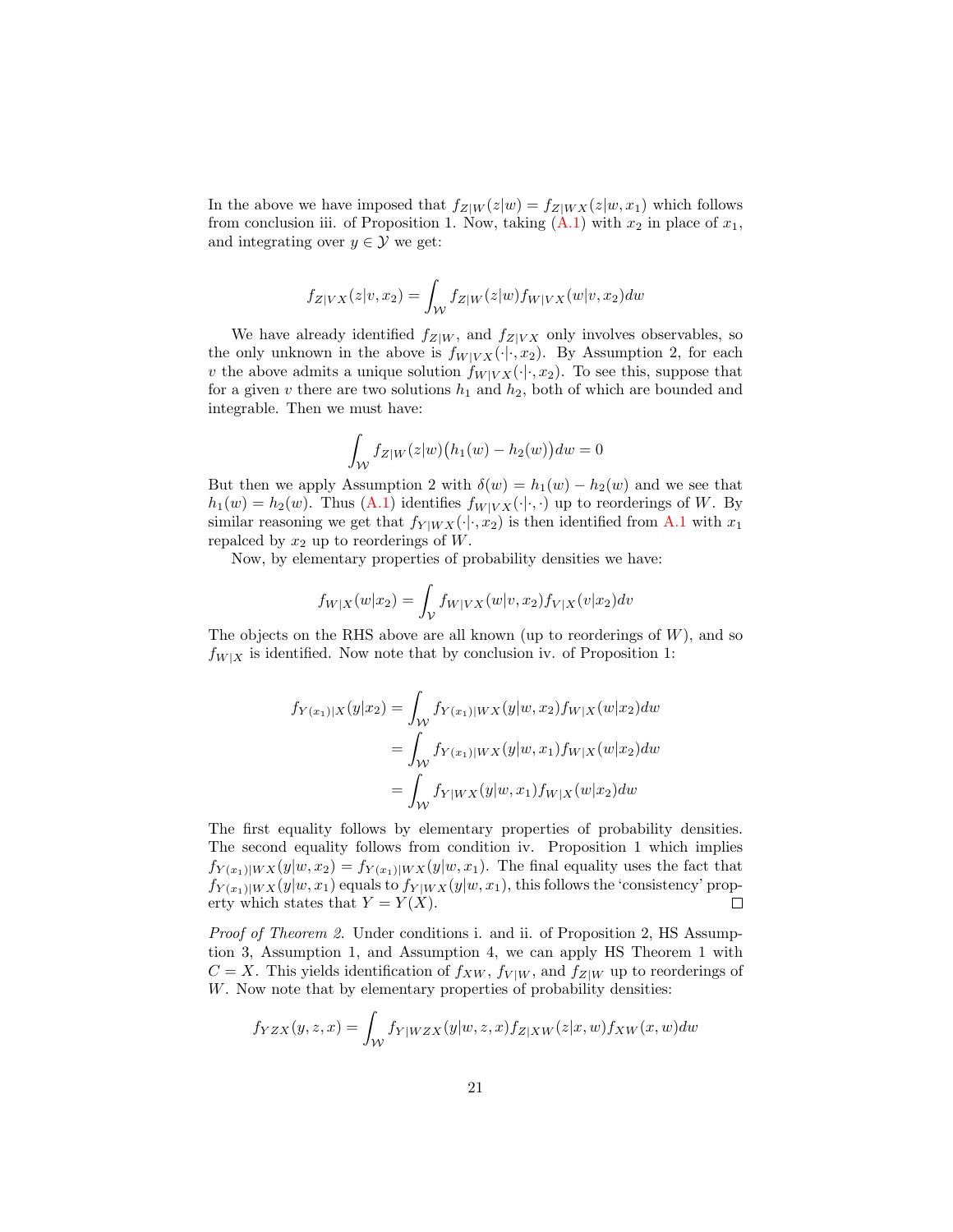By conclusion ii of Proposition 2,  $f_{Z|XW}(z|x,w) = f_{Z|W}(z|w)$ . Condition iii. of Proposition 2 implies  $f_{Y|XWZ}(y|x, w, z) = f_{Y|XW}(y|x, w)$ . Substituting into the equation above we get:

$$
f_{YZX}(y,z,x) = \int_{\mathcal{W}} f_{Y|WX}(y|w,x) f_{Z|X}(z|w) f_{XW}(x,w) dw
$$

Other than  $f_{Y|WX}$ , all the objects in the above are already identified, at least up to reorderings of W. To show  $f_{Y|WX}$  is the unique solution to the equation, note that by HS Assumption 3 there can be only one bounded integrable function  $h$ so that for all  $z \in \mathcal{Z}$ :

$$
f_{YZX}(y, z, x) = \int_{\mathcal{W}} h(w) f_{Z|W}(z|w) dw
$$

If there were two such functions,  $h_1$  and  $h_2$  then we would have:

$$
\int_{\mathcal{W}} (h_1(w) - h_2(w)) f_{Z|W}(z|w) dw = 0, \forall z \in \mathcal{Z}
$$

and so by HS Assumption 3,  $h_1(W) - h_2(W) = 0$  almost surely. Therefore, the only solution is:

<span id="page-21-0"></span>
$$
h(w) = f_{Y|WX}(y|w, x) f_{XW}(x, w)
$$

Since  $f_{XW}$  is non-zero by Assumption 1, there is a unique  $f_{Y|WX}$  that satisfies the above. Thus  $f_{Y|WX}$  is identified up to reorderings of W.  $f_{W|X}$  is identified because  $f_{W|X}(w|x) = f_{XW}(x, w)/f_{X}(x)$ . Under conclusion iv. of Proposition 2 we can now apply the final steps in the proof of Theorem 1 to identify the conditional and marginal distributions of potential outcomes.  $\Box$ 

Proof of Theorem 3. Under conditions i. and ii. of Proposition 3 and Assumption 1, 5, and 6, we can apply HS Theorem 1 conditional on  $Y = y$  with  $C = X$ . This yields identification of  $f_{X|W Y}(\cdot|\cdot, y)$ ,  $f_{Z|W Y}(\cdot|\cdot, y)$ , and  $f_{W|V Y}(\cdot|\cdot, y)$  (up to reorderings of  $W$ ) from the equation below:

$$
f_{XZ|VY}(x,z|v,y) = \int_{\mathcal{W}} f_{X|WY}(x|w,y) f_{Z|W}(z|w) f_{W|VY}(w|v,y) dw \qquad (A.2)
$$

In the above we have imposed condition iii. of Proposition 3 which implies that  $f_{Z|W Y}(z|w, y) = f_{Z|W}(z|w)$ . Taking [\(A.2\)](#page-21-0) with y' in place of y and integrating over  $x \in \mathcal{X}$  we get:

$$
f_{Z|VY}(z|v,y') = \int_{\mathcal{W}} f_{Z|W}(z|w) f_{W|VY}(w|v,y')dw
$$

Other than  $f_{W|VY}(\cdot|\cdot, y')$ , all the objects in the equation above are identified (at least up to reorderings of W). By Assumption 5, for each  $z$  the equation above has a unique solution  $f_{W|VY}(\cdot|\cdot, y')$  (see the reasoning in the proof of Theorem 1). Thus we have identified  $f_{W|VY}(\cdot|\cdot,\cdot)$  up to reorderings of W from  $(A.2)$ . By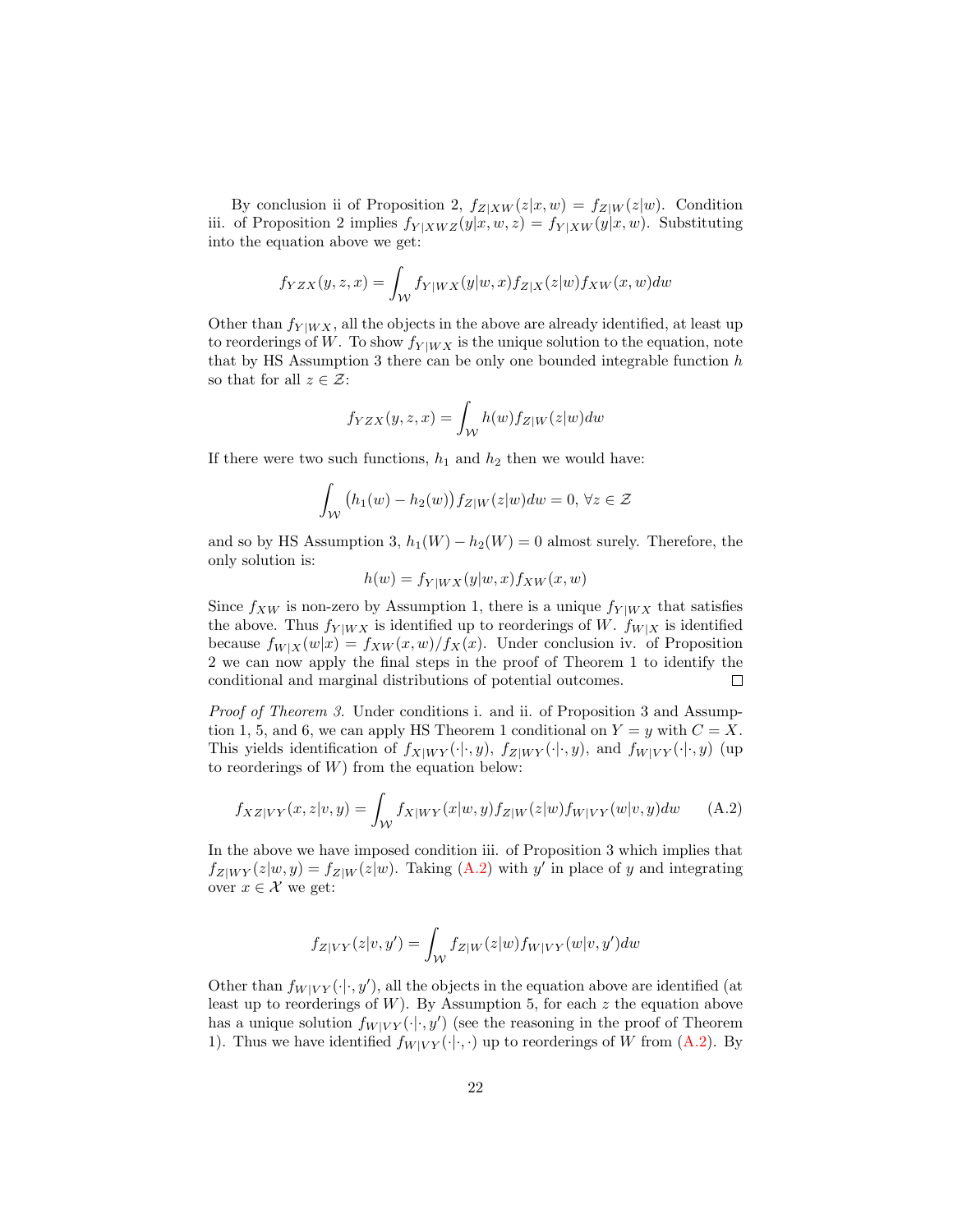similar reasoning  $f_{X|W Y}(x|w, y')$  is identified from  $(A.2)$  up to reorderings of W. Now, by elementary properties of densities:

$$
f_{W|X}(w|x) = \int_{\mathcal{Y}} \int_{\mathcal{V}} f_{X|WY}(x|w, y) f_{W|VY}(w|v, y) \frac{f_{VY}(v, y)}{f_X(x)} dv dy
$$

So  $f_{W|X}$  is identified up to reorderings of W. Applying conclusions i. and ii. of Proposition 3 and elementary properties of densities, we get:

$$
f_{YZ|X}(y,z|x) = \int_{\mathcal{W}} f_{Z|XYW}(z|x,y,w) f_{YW|X}(y,w|x) dw
$$
  
= 
$$
\int_{\mathcal{W}} f_{Z|YW}(z|w) f_{Y|WX}(y|w,x) f_{W|X}(w|x) dw
$$

 $f_{V|YW}(v|y, w)$  and  $f_{W|X}(w|x)$  are known up to reorderings of W. By Assumptions 1 and 5, for each y and x there is a unique solution  $f_{Y|WX}(y|\cdot, x)$  to the above (see the reasoning in the proof of Theorem 2), and so this equation identifies  $f_{Y|WX}$  up to reorderings of W.

Finally, we apply conclusion iv. of Proposition 3 and follow the same steps as in the proof of Theorem 1 to identify the conditional and marginal distributions of potential outcomes.  $\Box$ 

Proof of Theorem 4. Under conclusions i. and ii. of proposition 4 and Assumptions 2, 7, and 8 we can apply HS Theorem 1 within the stratum  $x_1$  of X. This yields identification of  $f_{C|WX}(\cdot|\cdot, x_1)$ ,  $f_{W|VX}(\cdot|\cdot, x_1)$ , and  $f_{Z|WX}(\cdot|\cdot, x_1)$  up to reorderings of W rom the equation below:

$$
f_{CZ|VX}(c,z|v,x_1) = \int_{\mathcal{W}} f_{C|WX}(c|w,x_1) f_{W|VX}(w|v,x_1) f_{Z|W}(z|w) dw
$$

Note we have imposed  $f_{Z|WX}(z|w, x_1) = f_{Z|W}(z|w)$  which follows from conclusion iii. of Proposition 4. Taking the equation above with  $x_1$  replaced by  $x_2$ and integrating over  $c$  we get:

$$
f_{Z|VX}(z|v,x_2) = \int_W f_{W|VX}(w|v,x_2) f_{Z|W}(z|w) dw
$$

The only object in the above that is not already identified up to orderings of W is  $f_{W|V X}(\cdot|\cdot, x_2)$ . Assumption 2 implies there is a unique solution  $f_{W|V X}(\cdot|\cdot, x_2)$ to the above (see the proof of Theorems 1) and so  $f_{W|V X}(\cdot|\cdot,\cdot)$  is identified up to reorderings of W. Similar reasoning then identifies  $f_{C|WX}$  up to reorderings of W.

Now, by elementary properties of probability densities we have:

$$
f_{YZ|VX}(y,z|v,x) = \int_{\mathcal{W}} f_{Y|WVZX}(y|w,v,z,x) f_{Z|WVX}(z|w,v,x) f_{W|VX}(w|v,x) dw
$$

Proposition 4.iv implies  $f_{Y|WVZX}(y|w, v, z, x) = f_{Y|WVX}(y|w, v, x)$ . In addition, conclusions ii. and iii. of Proposition 4 imply  $(V, X) \perp\!\!\!\perp Z|W$  and so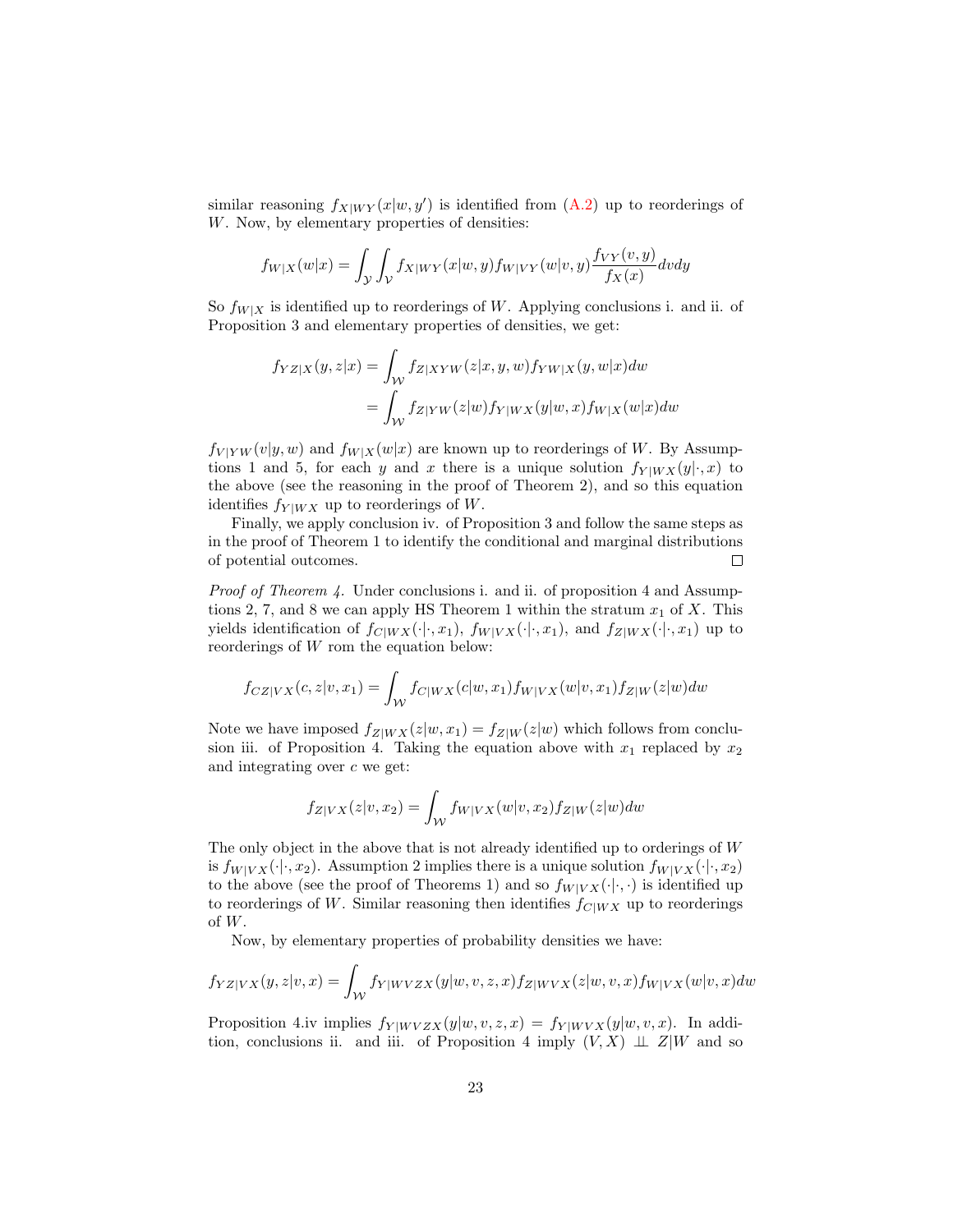$f_{Z|W V X}(z|w, v, x) = f_{Z|W}(z|w)$ . Substituting and again applying elementary properties of probability densities we get:

$$
f_{YZ|VX}(y,z|v,x) = \int_{\mathcal{W}} f_{Y|WVX}(y|w,v,x) f_{Z|W}(z|w) f_{W|VX}(w|v,x) dw
$$

All objects in the equation above are identified up to reorderings of  $W$ , other than  $f_{Y|WVX}$ . By the same reasoning as in the proof of Theorem 1 Assumption 2 implies there is only one bounded integrable function h so that for all  $z \in \mathcal{Z}$ :

$$
f_{YVZ|X}(y,v,z|x) = \int_{\mathcal{W}} h(w) f_{Z|WX}(z|w,x) dw
$$

The only solution to the above is:

$$
h(w) = f_{Y|WVX}(y|w, v, x) f_{W|VX}(w|v, x)
$$

 $f_{W|V X}(w|v, x)$  is non-zero by Assumption 7, so there is a unique  $f_{Y|W V X}$  that satisfies the above. Thus we have identified  $f_{Y|WVX}$  up to reorderings of W. Finally, using conclusion v. of Proposition 4 and elementary properties of densities:

$$
f_{Y(x_1)|X}(y|x_2) = \int_{\mathcal{W}} \int_{\mathcal{V}} f_{Y(x_1)|Wvx}(y|w, v, x_2) f_{W|VX}(w|v, x_2) f_{V|X}(v|x_2) dv dw
$$
  
= 
$$
\int_{\mathcal{W}} \int_{\mathcal{V}} f_{Y(x_1)|WV}(y|w, v, x_1) f_{W|VX}(w|v, x_2) f_{V|X}(v|x_2) dv dw
$$
  
= 
$$
\int_{\mathcal{W}} \int_{\mathcal{V}} f_{Y|WVX}(y|w, v, x_1) f_{W|VX}(w|v, x_2) f_{V|X}(v|x_2) dv dw
$$

Where the second equality uses  $f_{Y(x_1)|WVX}(y|w, v, x_2) = f_{Y(x_1)|WVX}(y|w, v, x_1)$ by Proposition 4.v, and for the final equality we use  $f_{Y(x_1)|WV}(y|w, v, x_1) =$  $f_{Y|WVX}(y|w, v, x_1)$  which follows by consistency.  $f_{Y(x_1)}$  is then identified from  $f_{Y(x_1)|X}$  as in Theorem 1.  $\Box$ 

*Proof of Lemma 1.* By consistency  $f_{Y|XW}(y|x,w) = f_{Y(x,w)|XW}(y|x,w)$ . By conclusion i. of Proposition 5,  $f_{Y(x,w)|XW}(y|x,w) = f_{Y(x,w)}(y)$ . Combining gives  $f_{Y|XW}(y|x, w) = f_{Y(x, w)}(y)$ . Also by consistency  $f_{Y|XVW}(y|x, v, w) =$  $f_{Y(x,w)|XVW}(y|x,v,w)$ , and by conclusion ii. of Proposition 5,  $f_{Y(x,w)|V}(y|v) =$  $f_{Y(x,w)|XVW}(y|x,v,w)$ . Combining gives  $f_{Y(x,w)|V}(y|v) = f_{Y|XVW}(y|x,v,w)$ . Multiplying both sides by  $f_V(v)$  and integrating over  $v \in V$  we get:

$$
f_{Y(x,w)}(y) = \int_{\mathcal{V}} f_{Y|XVW}(y|x,v,w) f_{V}(v) dv
$$

 $\Box$ 

Proof of Theorem 5. Combining Lemma 1 and any of Theorems 1, 2, 3, or 4 we achieve identification of  $f_{Y(x,w)}$ ,  $f_{Z|W}$ , and either  $f_{W|X}$  or  $f_{W|VX}$  up to reorderings of W. Note that the latter implies identification of  $f_W$  up to reorderings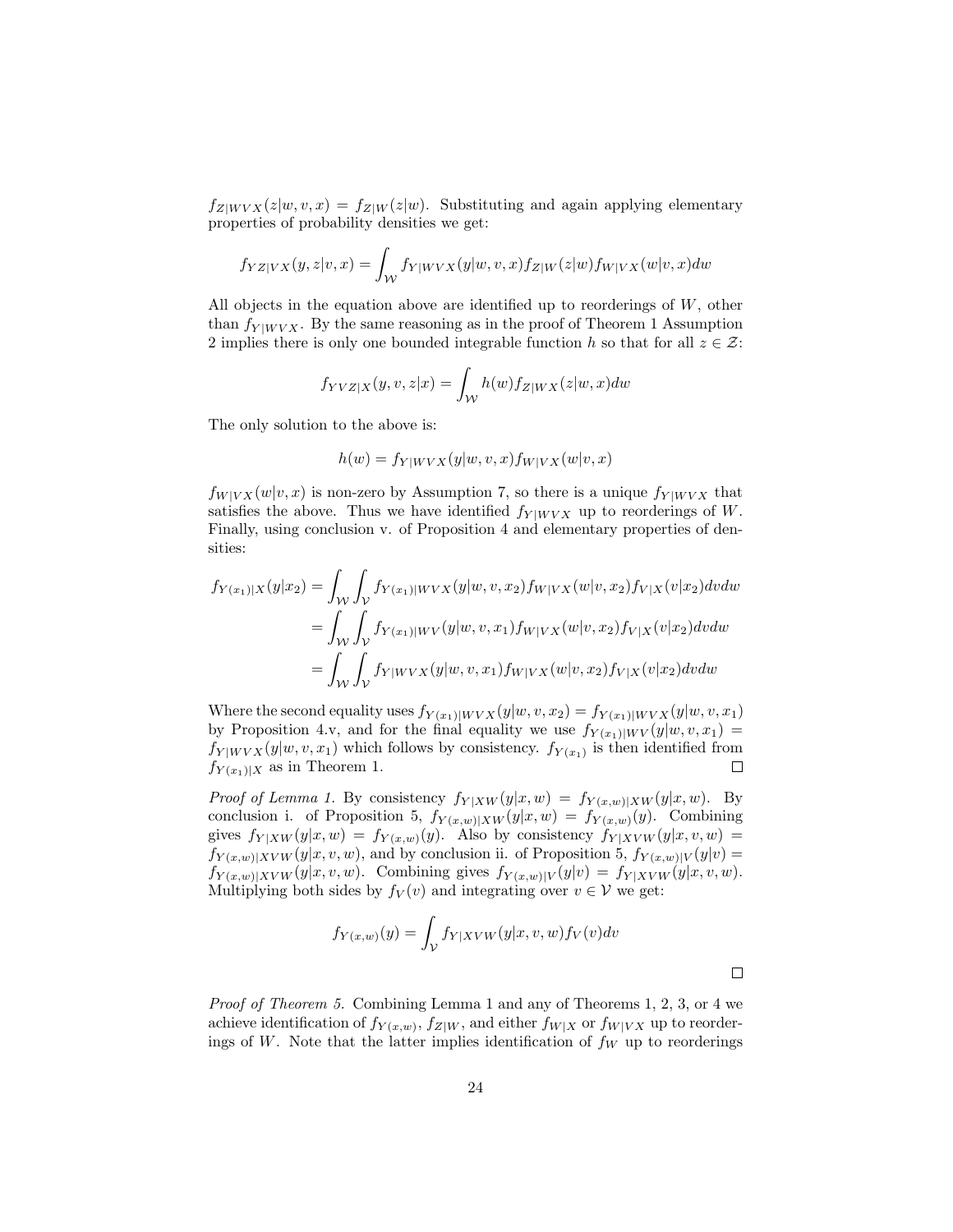of W. More precisely,  $\tilde{f}_{Y(x,w)}$ ,  $\tilde{f}_{Z|W}$ , and  $\tilde{f}_{W}$  are identified, where  $\tilde{f}_{Y(x,w)}(y)$  $f_{Y(x,\varphi^{-1}(w))}(y)$ ,  $\tilde{f}_{Z|\varphi(W)}(z|w) = f_{Z|W}(z|w)$ , and  $\tilde{f}_W(w) = f_{\varphi(W)}(w)$  for an unknown injective function  $\varphi$ . Define a function  $\alpha$  by:

$$
\alpha(w) = M[\tilde{f}_Z|W(\cdot|w)]
$$

Under HS Assumption 5,  $M[f_{Z|W}(\cdot|w)] = w$ , this implies that:

$$
\alpha(w) = \varphi^{-1}(w)
$$

Since M is known and  $\hat{f}_{Z|W}$  is identified, the equation above identifies the function  $\varphi^{-1}$ .  $f_{Y(x,w)}$  is then identified from:

$$
f_{Y(x,w)}(y) = \tilde{f}_{Y(x,\alpha^{-1}(w))}(y)
$$

Under Assumption 9, which is weaker than HS Assumption 5, there is a component-wise strictly increasing function  $\phi$  so that  $M[f_{Z|W}(\cdot|w)] = \phi(w)$ , and so:

$$
\alpha(w) = \phi(\varphi^{-1}(w))
$$

Let  $\tilde{f}_{\alpha(W)}$  be the density of  $\alpha(\tilde{W})$  where  $\tilde{W}$  is a random variable with density  $f_W$ . The equation above implies that:

$$
\tilde{f}_{\alpha(W)}(w) = f_{\phi(W)}(w)
$$

Note that  $\tilde{f}_{\alpha(W)}$  is identified because  $\alpha$  and  $\tilde{f}_W$  are identified. Since  $\phi$  is strictly increasing  $Q_{\phi(W)}(\tau) = \phi(Q_W(\tau))$ . Let  $Q_{\alpha(\tilde{W})}(\tau)$  be the quantiles of  $\alpha(\tilde{W})$ , then we have  $Q_{\alpha(\tilde{W})}(\tau) = \phi(Q_W(\tau))$  and  $\alpha^{-1}(Q_{\alpha(\tilde{W})}(\tau)) = \phi(Q_W(\tau))$ . Using  $f_{Y(x,w)}(y) = f_{Y(x,\varphi^{-1}(w))}(y)$  we then get:

$$
\tilde{f}_Y_{\left(x,\alpha^{-1}(Q_{\alpha(\tilde{W})}(\tau))\right)}(y) = f_{Y_{\left(x,Q_{W}(\tau)\right)}(y)
$$

 $\Box$ 

**Lemma 2.** Suppose X is binary, Assumption 10 holds, and for  $x = 0, 1, f_{Y(x)|W}$ is identified up to reorderings of W which can differ for each x. Define  $\bar{s}$  and  $\underline{s}$ as in the statement of Theorem 6. Then for almost all  $w \in \mathcal{W}$ :

$$
E[Y(1) - Y(0)|W = w] \in [\underline{s}, \overline{s}]
$$

*Proof.* By supposition, for each  $x \in \mathcal{X}$ ,  $f_{Y(x)|W}$  is identified up to reorderings of W which can differ for each x. More formally, we identify a function  $\tilde{f}_{Y(x)|W}$ so that there is an unknown function  $\varphi(w, x)$  so that  $\varphi(\cdot, x)$  is injective with inverse  $\varphi^{-1}(\cdot,x)$  for each x, and  $\tilde{f}_{Y(x)|W}(y|w) = f_{Y(x)|\varphi(W,X)}(y|w)$ . Note then that:

$$
\int_{\mathcal{Y}} y \tilde{f}_{Y(x)|W}(y|w) dy = E[Y(x)|W = \varphi^{-1}(w,x)]
$$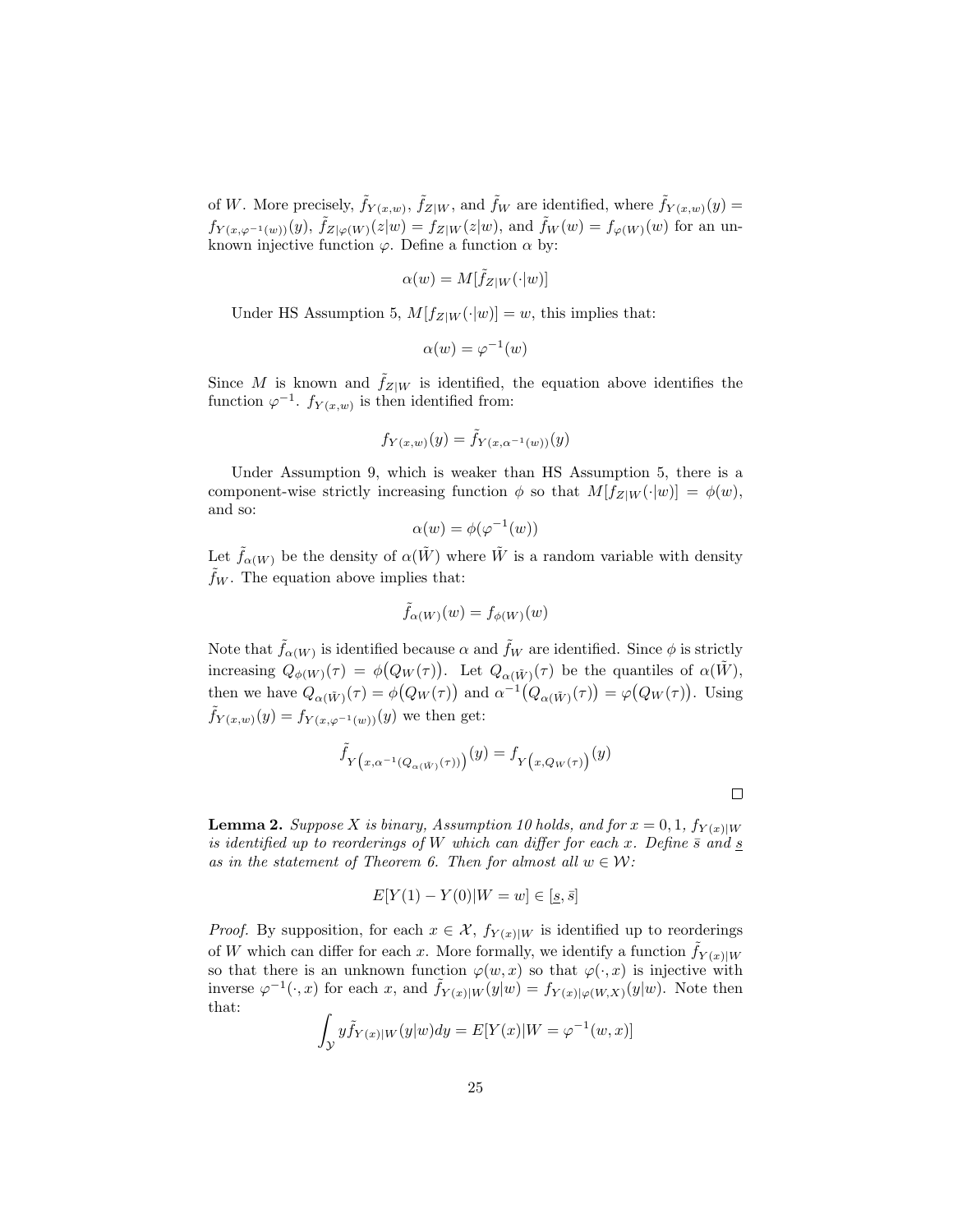The above implies that:

$$
\operatorname{ess} \sup_{w \in \mathcal{W}} \int_{\mathcal{Y}} y \tilde{f}_{Y(x)|W}(y|w) dy = \operatorname{ess} \sup_{w \in \mathcal{W}} E[Y(x)|W = w]
$$

And similarly for the essential infima. Substituting into the definitions of  $\bar{s}$  and s we get:

$$
\bar{s} = \operatorname*{ess\;sup}_{w \in \mathcal{W}} E[Y(1)|W=w] - \operatorname*{ess\;sup}_{w \in \mathcal{W}} E[Y(0)|W=w]
$$

$$
\underline{s} = \operatorname*{ess\;inf}_{w \in \mathcal{W}} E[Y(1)|W=w] - \operatorname*{ess\;inf}_{w \in \mathcal{W}} E[Y(0)|W=w]
$$

Next we will use the above to show that, under monotonicity,  $\bar{s}$  is the supremum of the CATE and  $\underline{s}$  is the infimum. Let  $\{w_n\}_{n=1}^{\infty}$  be a sequence in W so that:

$$
E[Y(0)|W=w_n] \to \underset{w \in \mathcal{W}}{\text{ess sup}} E[Y(0)|W=w]
$$

The above implies that:

$$
P(E[Y(0)|W] \le E[Y(0)|W = w_n]) \to 1
$$

By monotonicity, if  $E[Y(0)|W=w] \leq E[Y(0)|W=w_n]$  then:

$$
E[Y(1) - Y(0)|W = w] \le E[Y(1) - Y(0)|W = w_n]
$$

And so:

$$
P(E[Y(1) - Y(0)|W] \le E[Y(1) - Y(0)|W = w_n]) \to 1
$$

The above then implies:

$$
E[Y(1) - Y(0)|W = w_n] \to \underset{w \in \mathcal{W}}{\text{ess sup}} E[Y(1) - Y(0)|W = w]
$$

Also by monotonicity,  $E[Y(0)|W=w] \leq E[Y(0)|W=w_n]$  implies that  $E[Y(1)|W=w_n]$  $w \leq E[Y(1)|W=w_n]$ , so by similar reasoning we get:

$$
E[Y(1)|W = w_n] \to \operatorname{ess} \operatorname{sup} E[Y(1)|W = w]
$$

Now, using linearity of the expectation we have:

$$
\lim_{n \to \infty} (E[Y(1)|W = w_n] - E[Y(0)|W = w_n]) = \lim_{n \to \infty} E[Y(1) - Y(0)|W = w_n]
$$

$$
= \operatorname{ess} \sup_{w \in W} E[Y(1) - Y(0)|W = w]
$$

By Assumption 10,  $\operatorname{ess} \operatorname{sup} E[Y(0)|W=w] \le c < \infty$  and so we have:

$$
\lim_{n \to \infty} (E[Y(1)|W = w_n] - E[Y(0)|W = w_n])
$$
  
= 
$$
\lim_{n \to \infty} E[Y(1)|W = w_n] - \lim_{n \to \infty} E[Y(0)|W = w_n]
$$
  
= 
$$
\overline{s}
$$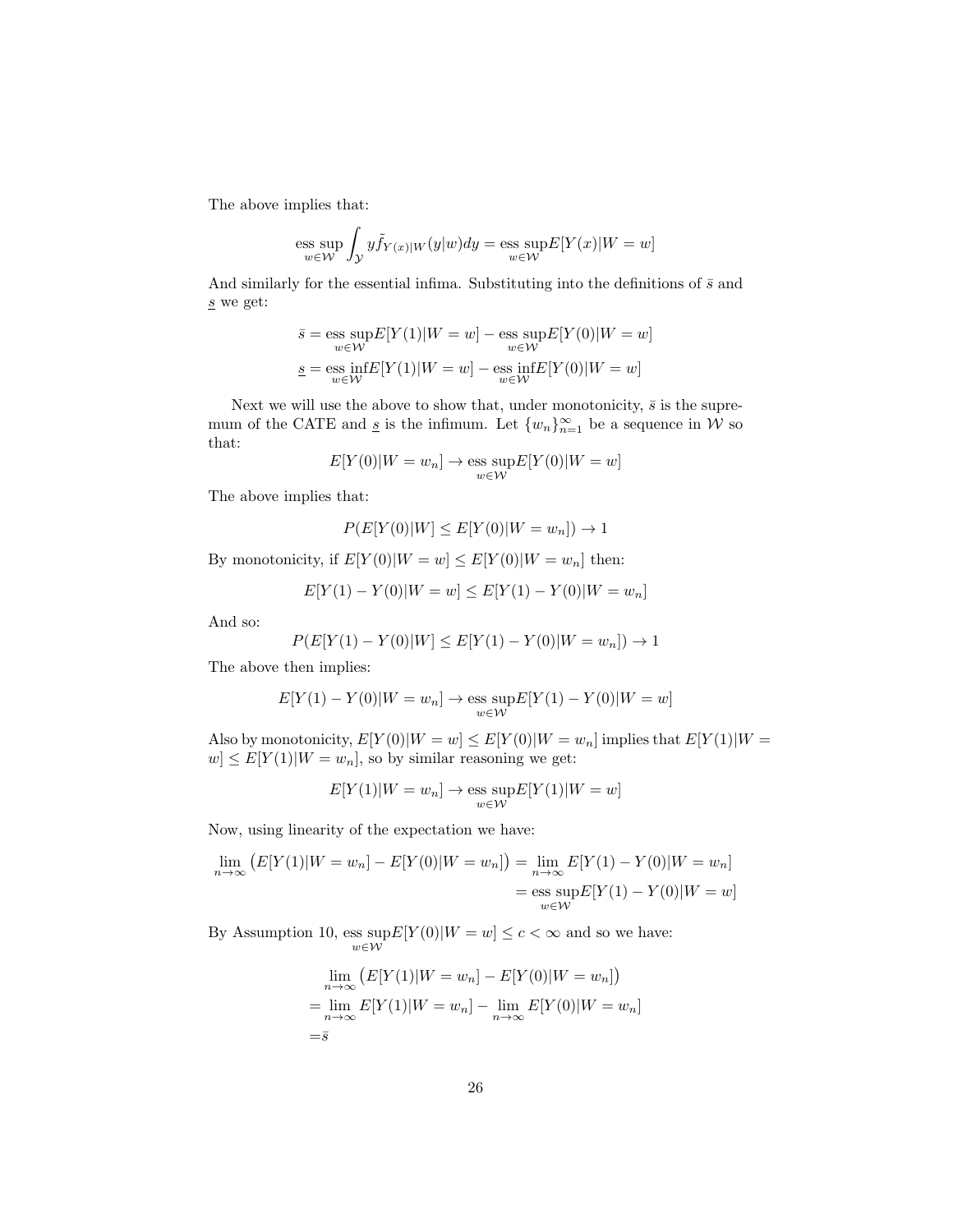Combining we get:

$$
\bar{s} = \underset{w \in \mathcal{W}}{\text{ess sup}} E[Y(1) - Y(0)|W = w]
$$

Following similar steps we get:

$$
\underline{s} = \underset{w \in \mathcal{W}}{\mathrm{ess~inf}} E[Y(1) - Y(0)|W = w]
$$

It now follows immediately from the definition of the essential supremum and infimum that for almost all  $w \in \mathcal{W}$ :

$$
E[Y(1) - Y(0)|W = w] \in [\underline{s}, \overline{s}]
$$

Proof of Theorem 6. Under conditions i. and ii. of Proposition 6 and Assumption 1, 2, and 3, for each  $x \in \mathcal{X}$  we can apply HS Theorem 1 conditional on  $X = x$  with  $C = Y$ . This yields identification of  $f_{Y|WX}(\cdot|\cdot, x)$ ,  $f_{Z|WX}(\cdot|\cdot, x)$ , and  $f_{W|V X}(\cdot | \cdot, x)$  up to reorderings of W which may vary with x. Now note that by condition iii. of Proposition 6,  $f_{Y|WX}(y|w, x) = f_{Y(x)|W}(y|w)$ . So  $f_{Y(x)|W}$ is identified up to reorderings of  $W$  which may depend on  $x$ . We then apply Lemma 2 to get that for almost all  $w \in \mathcal{W}$ :

$$
E[Y(1) - Y(0)|W = w] \in [\underline{s}, \overline{s}]
$$

For the final result in the theorem note that under conclusion iii. of Proposition 6 we have  $E[Y(x)|W=w] = E[Y(x)|W=w, X=x]$  for all  $x \in \mathcal{X}$ , and so:

$$
E[Y(1) - Y(0)|W = w] = E[Y(1) - Y(0)|W = w, X = x]
$$

Applying the law of iterated expectations:

$$
E[Y(1) - Y(0)|X = x] = E[E[Y(1) - Y(0)|W]|X = x]
$$

We have established that with probability 1,  $E[Y(1) - Y(0)|W, X] \in [s, \bar{s}]$  and thus the same holds for the conditional mean of this random variable.

 $\Box$ 

 $\Box$ 

Proof of Theorem 7. Under conclusions i. ii., and iii. of Proposition 7 and Assumptions 2, 7, and 8 we can apply HS Theorem 1 within the stratum  $x$  of X. This yields identification of  $f_{C|WX}(\cdot|\cdot, x)$ ,  $f_{W|VX}(\cdot|\cdot, x)$ , and  $f_{Z|WX}(\cdot|\cdot, x)$ up to reorderings of  $W$  which may depend on  $x$ . Now note that by elementary properties of probability densities:

$$
f_{YZ|VX}(y, z|v, x)
$$
  
= 
$$
\int_W f_{Y|WVZX}(y|w, v, z, x) f_{Z|WVX}(z|w, v, x) f_{W|VX}(w|v, x) dw
$$